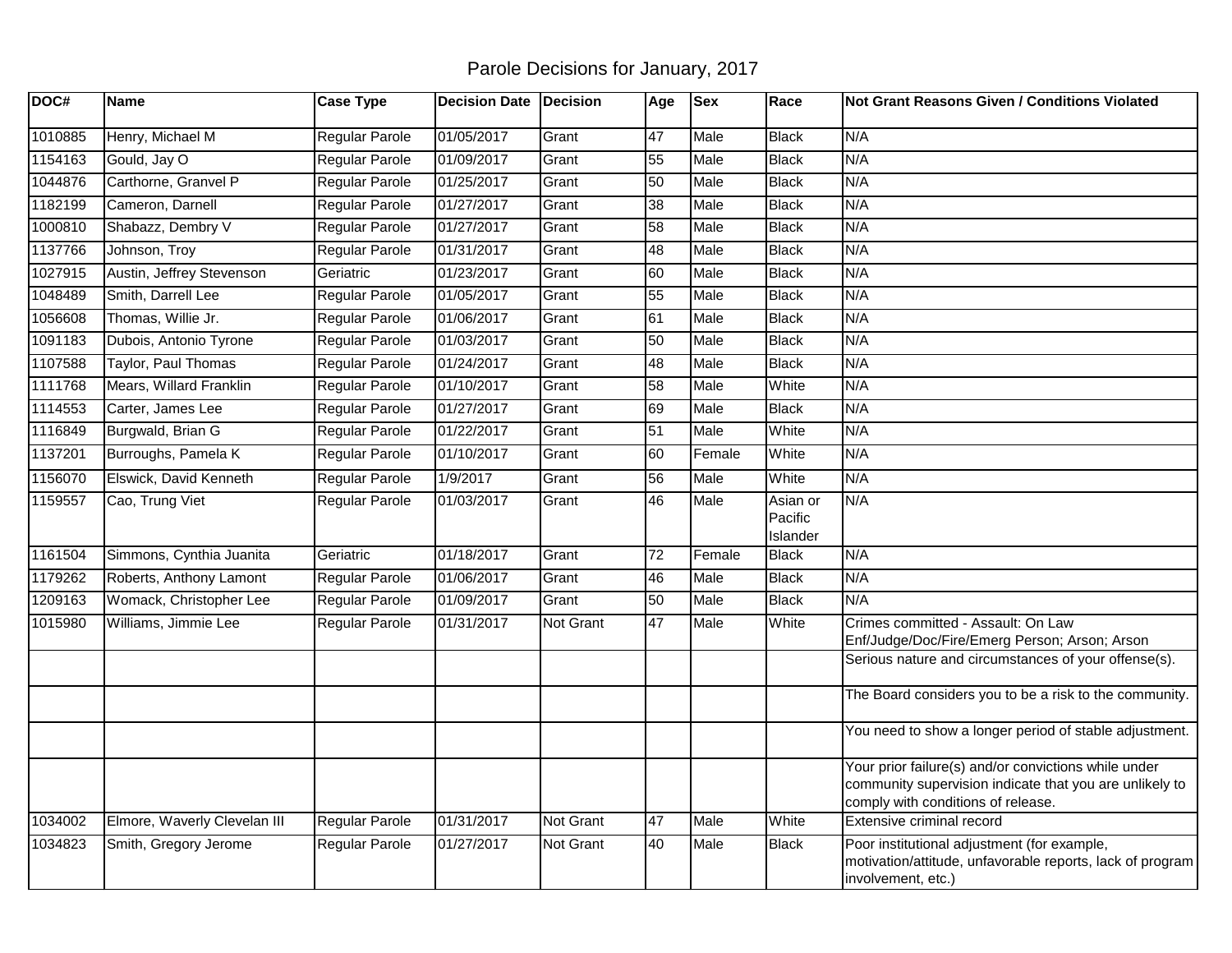|         |                         |                       |            |                  |    |      |              | Release at this time would diminish seriousness of<br>crime                                                                                          |
|---------|-------------------------|-----------------------|------------|------------------|----|------|--------------|------------------------------------------------------------------------------------------------------------------------------------------------------|
|         |                         |                       |            |                  |    |      |              | Serious nature and circumstances of your offense(s).                                                                                                 |
|         |                         |                       |            |                  |    |      |              | The Board considers you to be a risk to the community.                                                                                               |
|         |                         |                       |            |                  |    |      |              | You need to show a longer period of stable adjustment.                                                                                               |
| 1052486 | Foster, Dana Rex        | <b>Regular Parole</b> | 01/02/2017 | Not Grant        | 64 | Male | White        | Crimes committed - Homicide-Capital; Robbery; Larc-<br>Grand                                                                                         |
|         |                         |                       |            |                  |    |      |              | History of violence.                                                                                                                                 |
|         |                         |                       |            |                  |    |      |              | Release at this time would diminish seriousness of<br>crime                                                                                          |
|         |                         |                       |            |                  |    |      |              | Serious nature and circumstances of your offense(s).                                                                                                 |
|         |                         |                       |            |                  |    |      |              | You need to show a longer period of stable adjustment.                                                                                               |
| 1063098 | Peade, Ronald Thomas    | Regular Parole        | 01/27/2017 | Not Grant        | 56 | Male | White        | Extensive criminal record                                                                                                                            |
|         |                         |                       |            |                  |    |      |              | Poor institutional adjustment (for example,<br>motivation/attitude, unfavorable reports, lack of program<br>involvement, etc.)                       |
|         |                         |                       |            |                  |    |      |              | Release at this time would diminish seriousness of<br>crime                                                                                          |
|         |                         |                       |            |                  |    |      |              | You need to show a longer period of stable adjustment.                                                                                               |
| 1064341 | Conquest, Edward James  | Regular Parole        | 01/05/2017 | <b>Not Grant</b> | 61 | Male | <b>Black</b> | Crimes committed - Homicide-1st Degree; Robbery                                                                                                      |
|         |                         |                       |            |                  |    |      |              | Release at this time would diminish seriousness of<br>crime                                                                                          |
|         |                         |                       |            |                  |    |      |              | Serious nature and circumstances of your offense(s).                                                                                                 |
| 1080024 | Pruitt, Luther Holmes   | <b>Regular Parole</b> | 01/27/2017 | <b>Not Grant</b> | 65 | Male | White        | Crimes committed - Sex Assault, Rape                                                                                                                 |
|         |                         |                       |            |                  |    |      |              | Release at this time would diminish seriousness of<br>crime                                                                                          |
|         |                         |                       |            |                  |    |      |              | Serious nature and circumstances of your offense(s).                                                                                                 |
|         |                         |                       |            |                  |    |      |              | The Board considers you to be a risk to the community.                                                                                               |
|         |                         |                       |            |                  |    |      |              | You need to show a longer period of stable adjustment.                                                                                               |
| 1087924 | Corbin, Ricky Allen Sr. | Regular Parole        | 01/27/2017 | Not Grant        | 49 | Male | White        | Considering your offense and your institutional records,<br>the Board concludes that you should serve more of your<br>sentence before being paroled. |
|         |                         |                       |            |                  |    |      |              | Crimes committed - Forcible Sodomy; Forcible Sodomy;<br>Forcible Sodomy                                                                              |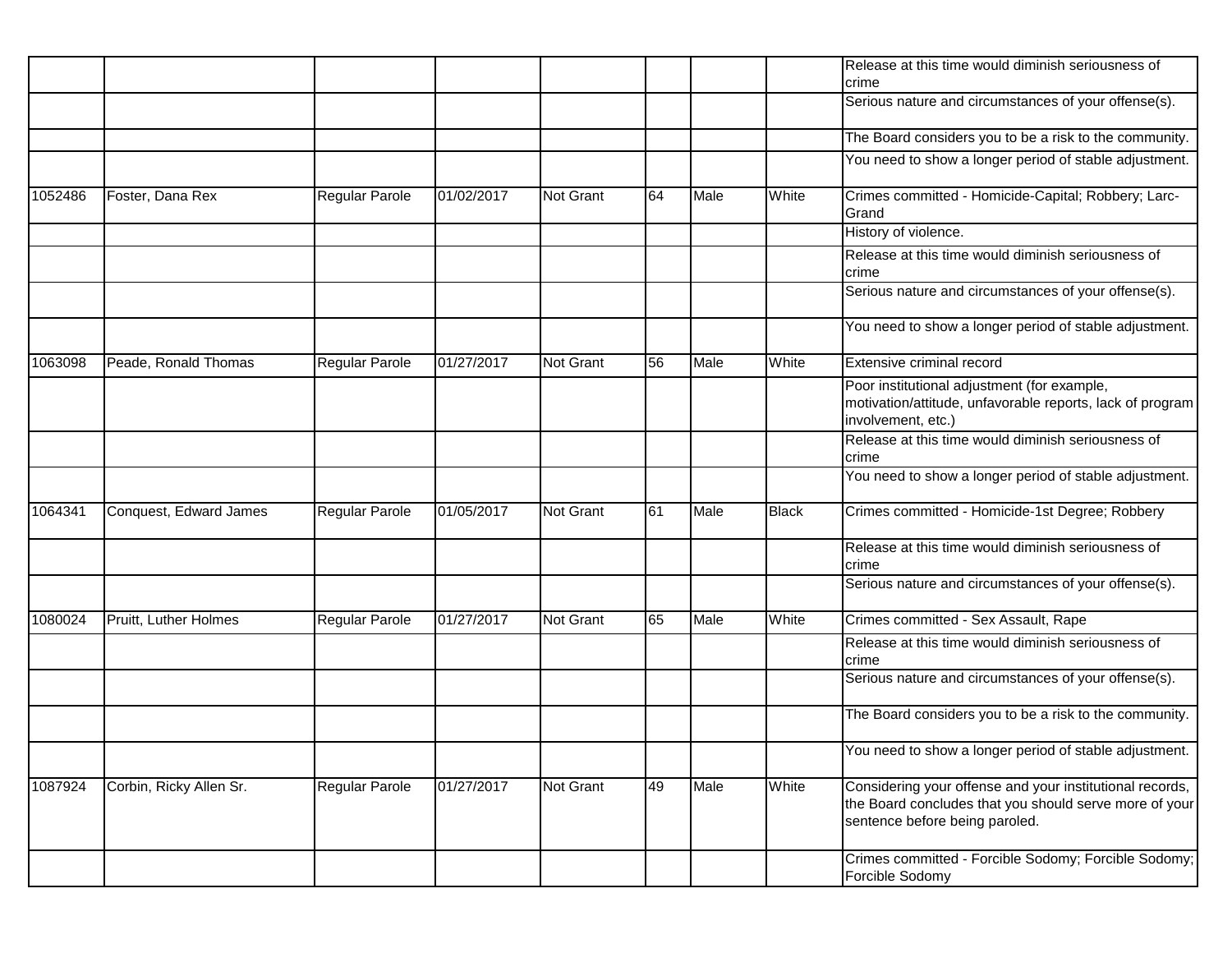|         |                         |                       |            |                  |                 |      |              | Release at this time would diminish seriousness of<br>crime                                                                                           |
|---------|-------------------------|-----------------------|------------|------------------|-----------------|------|--------------|-------------------------------------------------------------------------------------------------------------------------------------------------------|
|         |                         |                       |            |                  |                 |      |              | Serious nature and circumstances of your offense(s).                                                                                                  |
|         |                         |                       |            |                  |                 |      |              | The Board concludes that you should serve more of                                                                                                     |
|         |                         |                       |            |                  |                 |      |              | your sentence prior to release on parole.                                                                                                             |
| 1088830 | Crews, George Kelly     | Geriatric             | 01/30/2017 | Not Grant        | 60              | Male | White        | History of violence.                                                                                                                                  |
|         |                         |                       |            |                  |                 |      |              | Release at this time would diminish seriousness of<br>crime                                                                                           |
|         |                         |                       |            |                  |                 |      |              | Serious nature and circumstances of your offense(s).                                                                                                  |
|         |                         |                       |            |                  |                 |      |              | You need to show a longer period of stable adjustment.                                                                                                |
| 1094081 | Taylor, James Henry Jr. | Regular Parole        | 01/09/2017 | <b>Not Grant</b> | $\overline{71}$ | Male | <b>Black</b> | Extensive criminal record                                                                                                                             |
|         |                         |                       |            |                  |                 |      |              | Release at this time would diminish seriousness of<br>crime                                                                                           |
|         |                         |                       |            |                  |                 |      |              | Serious nature and circumstances of your offense(s).                                                                                                  |
|         |                         |                       |            |                  |                 |      |              | Your prior failure(s) and/or convictions while under<br>community supervision indicate that you are unlikely to<br>comply with conditions of release. |
| 1098248 | Deloatch, Mark Curtis   | Regular Parole        | 01/27/2017 | <b>Not Grant</b> | 59              | Male | <b>Black</b> | Crimes committed - Forcible Sodomy; Sex Asslt-<br>Attempted Rape; Mayhem/Maiming                                                                      |
|         |                         |                       |            |                  |                 |      |              | Release at this time would diminish seriousness of<br>crime                                                                                           |
|         |                         |                       |            |                  |                 |      |              | Serious nature and circumstances of your offense(s).                                                                                                  |
|         |                         |                       |            |                  |                 |      |              | The Board considers you to be a risk to the community.                                                                                                |
|         |                         |                       |            |                  |                 |      |              | You need to show a longer period of stable adjustment.                                                                                                |
| 1103093 | Holliday, Rico Frederic | <b>Regular Parole</b> | 01/31/2017 | <b>Not Grant</b> | 62              | Male | <b>Black</b> | Considering your offense and your institutional records,<br>the Board concludes that you should serve more of your<br>sentence before being paroled.  |
|         |                         |                       |            |                  |                 |      |              | Conviction of a new crime while incarcerated                                                                                                          |
|         |                         |                       |            |                  |                 |      |              | Extensive criminal record                                                                                                                             |
|         |                         |                       |            |                  |                 |      |              | Poor institutional adjustment (for example,<br>motivation/attitude, unfavorable reports, lack of program<br>involvement, etc.)                        |
|         |                         |                       |            |                  |                 |      |              | Release at this time would diminish seriousness of<br>crime                                                                                           |
|         |                         |                       |            |                  |                 |      |              | Serious nature and circumstances of your offense(s).                                                                                                  |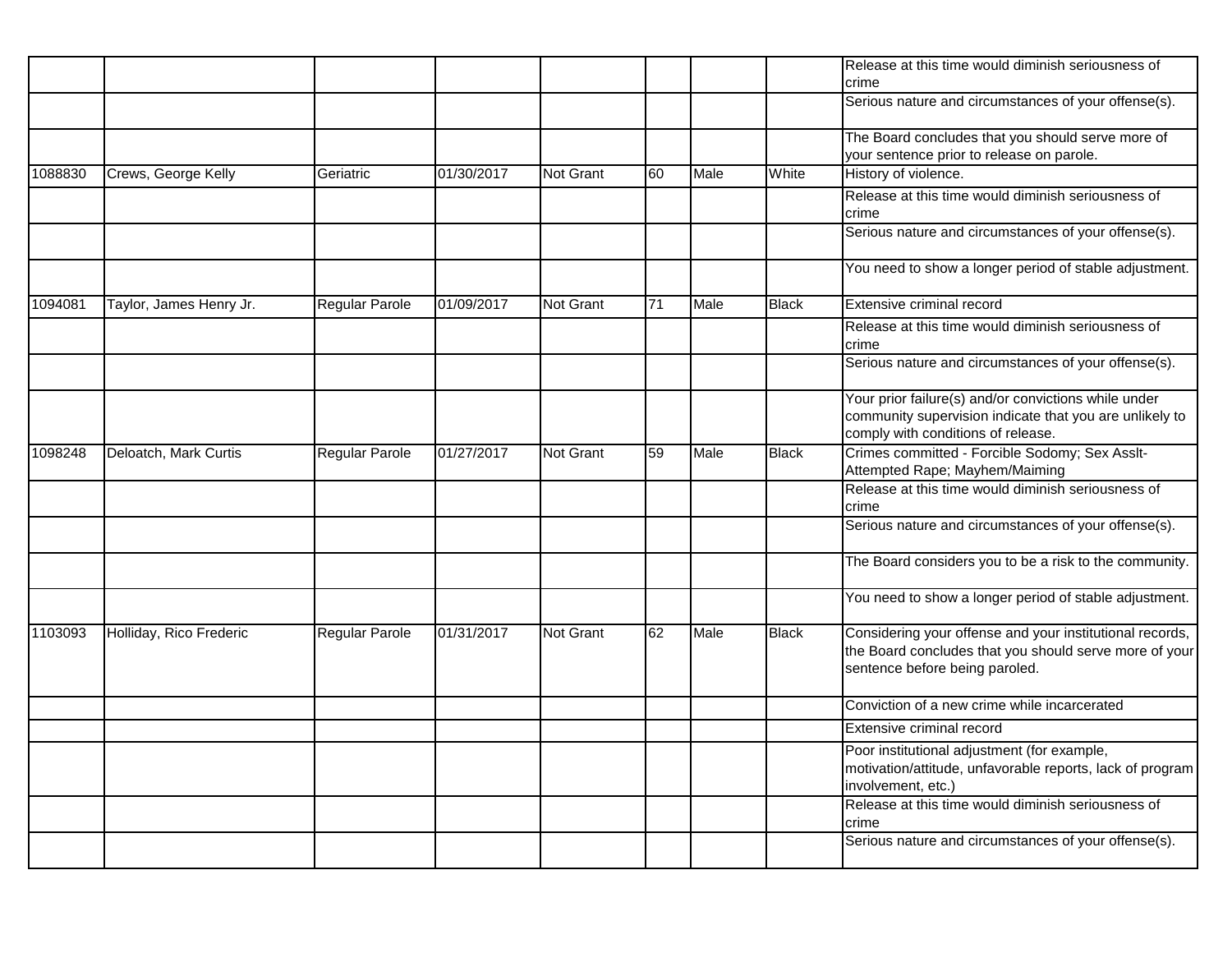|         |                          |                       |            |                  |    |      |              | You need to show a longer period of stable adjustment.                                                                                                |
|---------|--------------------------|-----------------------|------------|------------------|----|------|--------------|-------------------------------------------------------------------------------------------------------------------------------------------------------|
|         |                          |                       |            |                  |    |      |              | Your record of institutional infractions indicates a<br>disregard for rules and that you are not ready to<br>conform to society.                      |
| 1125202 | Todd, John Randall       | <b>Regular Parole</b> | 01/31/2017 | Not Grant        | 51 | Male | White        | Crimes committed - Arson; Arson; Breaking And<br>Entering                                                                                             |
|         |                          |                       |            |                  |    |      |              | Release at this time would diminish seriousness of<br>crime                                                                                           |
|         |                          |                       |            |                  |    |      |              | Serious nature and circumstances of your offense(s).                                                                                                  |
|         |                          |                       |            |                  |    |      |              | The Board considers you to be a risk to the community.                                                                                                |
|         |                          |                       |            |                  |    |      |              | You need to show a longer period of stable adjustment.                                                                                                |
| 1160375 | Gwyn, Melvin Douglas     | Regular Parole        | 01/31/2017 | <b>Not Grant</b> | 48 | Male | White        | Crimes committed - Homicide-1st Degree                                                                                                                |
|         |                          |                       |            |                  |    |      |              | History of violence.                                                                                                                                  |
|         |                          |                       |            |                  |    |      |              | Release at this time would diminish seriousness of<br>crime                                                                                           |
|         |                          |                       |            |                  |    |      |              | Serious nature and circumstances of your offense(s).                                                                                                  |
|         |                          |                       |            |                  |    |      |              | The Board considers you to be a risk to the community.                                                                                                |
| 1161516 | Conway, Rodney           | Regular Parole        | 01/31/2017 | Not Grant        | 48 | Male | Black        | Crimes committed - Kidnap/Abduct; Kidnap/Abduct;<br>Forcible Sodomy                                                                                   |
|         |                          |                       |            |                  |    |      |              | Extensive criminal record                                                                                                                             |
|         |                          |                       |            |                  |    |      |              | Release at this time would diminish seriousness of<br>crime                                                                                           |
|         |                          |                       |            |                  |    |      |              | Serious nature and circumstances of your offense(s).                                                                                                  |
|         |                          |                       |            |                  |    |      |              | The Board concludes that you should serve more of<br>your sentence prior to release on parole.                                                        |
|         |                          |                       |            |                  |    |      |              | Your prior failure(s) and/or convictions while under<br>community supervision indicate that you are unlikely to<br>comply with conditions of release. |
| 1162531 | Evans, Reginald Cocheise | <b>Regular Parole</b> | 01/31/2017 | <b>Not Grant</b> | 38 | Male | <b>Black</b> | Crimes committed - Homicide-Capital; Robbery -<br>Attempted; Conspiracy Commit Felon-Nondrg                                                           |
|         |                          |                       |            |                  |    |      |              | History of violence.                                                                                                                                  |
|         |                          |                       |            |                  |    |      |              | Release at this time would diminish seriousness of<br>crime                                                                                           |
|         |                          |                       |            |                  |    |      |              | Serious nature and circumstances of your offense(s).                                                                                                  |
|         |                          |                       |            |                  |    |      |              | The Board considers you to be a risk to the community.                                                                                                |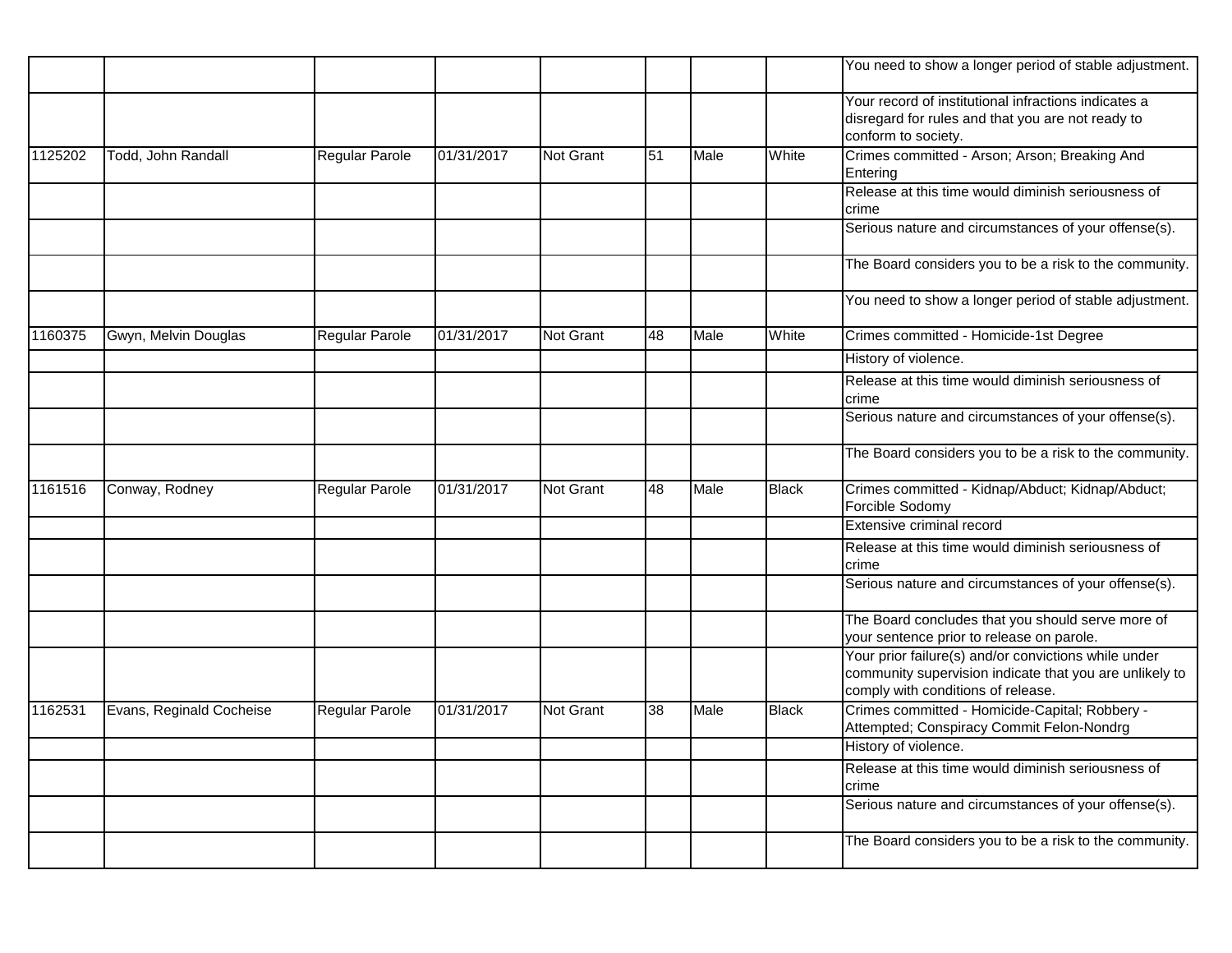|         |                      |                               |            |                  |    |      |                | [You need to show a longer period of stable adjustment.] |
|---------|----------------------|-------------------------------|------------|------------------|----|------|----------------|----------------------------------------------------------|
| 1165011 | Ferguson, Edwin Dale | Geriatric                     | 01/17/2017 | <b>Not Grant</b> | 68 | Male | <b>I</b> White | <b>No Interest in Parole</b>                             |
| 1056405 | Jackson, Charles Lee | Violation Hearing 101/10/2017 |            | <b>IRevoke</b>   | 55 | Male | <b>I</b> Black | [01. I will obey all Federal, State and local laws and   |
|         |                      |                               |            |                  |    |      |                | lordinances.                                             |

# Parole Decisions for December, 2016

| DOC#    | Name                   | <b>Case Type</b>      | <b>Decision Date</b> | Decision         | Age | <b>Sex</b> | Race         | <b>INot Grant Reasons Given / Conditions Violated</b>                |
|---------|------------------------|-----------------------|----------------------|------------------|-----|------------|--------------|----------------------------------------------------------------------|
| 1051894 | Waters, Bennie Junior  | Geriatric             | 12/02/2016           | Grant            | 67  | Male       | Black        | N/A                                                                  |
| 1062669 | Woodruff, Lester Oneil | Geriatric             | 12/02/2016           | Grant            | 65  | Male       | Black        | N/A                                                                  |
| 1072355 | Dunkley, Allan         | Regular Parole        | 12/02/2016           | Grant            | 49  | Male       | Black        | N/A                                                                  |
| 1085447 | Toomey, Albert Joseph  | Regular Parole        | 12/02/2016           | Grant            | 52  | Male       | White        | N/A                                                                  |
| 1092242 | Sparks, James David    | Regular Parole        | 12/29/2016           | Grant            | 50  | Male       | White        | N/A                                                                  |
| 1132911 | Wood, Ernest Jamil     | Regular Parole        | 12/21/2016           | Grant            | 43  | Male       | Black        | N/A                                                                  |
| 1005825 | Pierce, Mark J         | Regular Parole        | 12/06/2016           | Grant            | 66  | Male       | Black        | N/A                                                                  |
| 1090647 | Swofford, Robert L     | Regular Parole        | 12/14/2016           | Grant            | 52  | Male       | Black        | N/A                                                                  |
| 1165201 | Patterson, Melvin R    | Geriatric             | 12/21/2016           | Grant            | 64  | Male       | Black        | N/A                                                                  |
| 1158517 | Bazemore, Eric J       | Regular Parole        | 12/18/2016           | Grant            | 44  | Male       | Black        | N/A                                                                  |
| 1011100 | Hines, Alvin Howard    | Geriatric             | 12/15/2016           | <b>Not Grant</b> | 60  | Male       | <b>Black</b> | Crimes committed - Homicide-Capital; Robbery;<br>Robbery - Attempted |
|         |                        |                       |                      |                  |     |            |              | Release at this time would diminish seriousness of<br>crime          |
|         |                        |                       |                      |                  |     |            |              | Serious nature and circumstances of your offense(s).                 |
|         |                        |                       |                      |                  |     |            |              | You need to show a longer period of stable adjustment.               |
| 1019824 | Reid, Emery S          | Geriatric             | 12/29/2016           | <b>Not Grant</b> | 63  | Male       | White        | Conviction of a new crime while incarcerated                         |
|         |                        |                       |                      |                  |     |            |              | Crimes committed - Homicide-1st Degree; Robbery;<br>Embezzle         |
|         |                        |                       |                      |                  |     |            |              | Release at this time would diminish seriousness of<br>crime          |
|         |                        |                       |                      |                  |     |            |              | Serious nature and circumstances of your offense(s).                 |
| 1058726 | Crouch, Tracy S        | <b>Regular Parole</b> | 12/30/2016           | Not Grant        | 55  | Male       | White        | Extensive criminal record                                            |
|         |                        |                       |                      |                  |     |            |              | Release at this time would diminish seriousness of<br>Icrime         |
|         |                        |                       |                      |                  |     |            |              | Serious nature and circumstances of your offense(s).                 |
|         |                        |                       |                      |                  |     |            |              | You need to show a longer period of stable adjustment.               |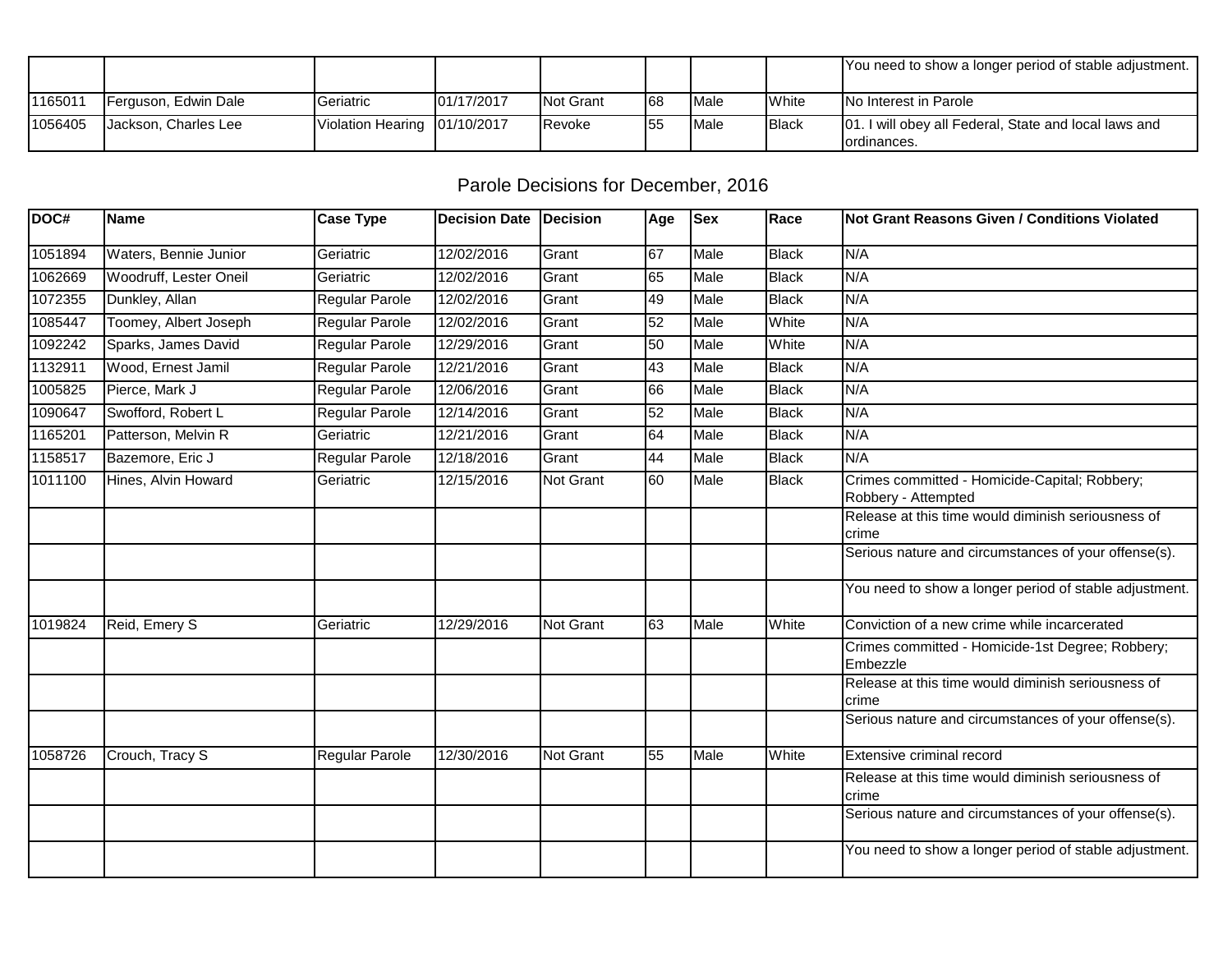|         |                    |                       |            |                  |    |      |              | Your prior failure(s) and/or convictions while under<br>community supervision indicate that you are unlikely to<br>comply with conditions of release. |
|---------|--------------------|-----------------------|------------|------------------|----|------|--------------|-------------------------------------------------------------------------------------------------------------------------------------------------------|
| 1106065 | Woody, Robert Lee  | Regular Parole        | 12/29/2016 | Not Grant        | 78 | Male | <b>Black</b> | Crimes committed - Homicide-2Nd-Degree; Homicide-<br>2Nd-Degree; Kidnap/Abduct                                                                        |
|         |                    |                       |            |                  |    |      |              | History of violence.                                                                                                                                  |
|         |                    |                       |            |                  |    |      |              | Release at this time would diminish seriousness of<br>crime                                                                                           |
|         |                    |                       |            |                  |    |      |              | Serious nature and circumstances of your offense(s).                                                                                                  |
|         |                    |                       |            |                  |    |      |              | The Board considers you to be a risk to the community.                                                                                                |
| 1109033 | Gittens, Sean Earl | Regular Parole        | 12/28/2016 | <b>Not Grant</b> | 47 | Male | <b>Black</b> | Crimes committed - Homicide/Murder; Malicious<br>Wounding; Use Of Firearm In Felony                                                                   |
|         |                    |                       |            |                  |    |      |              | Release at this time would diminish seriousness of<br>Icrime                                                                                          |
|         |                    |                       |            |                  |    |      |              | Serious nature and circumstances of your offense(s).                                                                                                  |
|         |                    |                       |            |                  |    |      |              | The Board concludes that you should serve more of<br>your sentence prior to release on parole.                                                        |
| 1148102 | Riddick, James R   | Geriatric             | 12/27/2016 | <b>Not Grant</b> | 60 | Male | <b>Black</b> | Extensive criminal record                                                                                                                             |
|         |                    |                       |            |                  |    |      |              | History of violence.                                                                                                                                  |
|         |                    |                       |            |                  |    |      |              | Release at this time would diminish seriousness of<br>Icrime                                                                                          |
|         |                    |                       |            |                  |    |      |              | You need to show a longer period of stable adjustment.                                                                                                |
| 1166874 | Hall, James Earl   | <b>Regular Parole</b> | 12/24/2016 | Not Grant        | 45 | Male | White        | Crimes committed - Homicide-Capital; Homicide-1st<br>Degree                                                                                           |
|         |                    |                       |            |                  |    |      |              | Release at this time would diminish seriousness of<br>Icrime                                                                                          |
|         |                    |                       |            |                  |    |      |              | Serious nature and circumstances of your offense(s).                                                                                                  |
|         |                    |                       |            |                  |    |      |              | You need to show a longer period of stable adjustment.                                                                                                |

## Parole Decisions for November, 2016

| DOC#    | <b>Name</b>               | <b>Case Type</b>       | Decision Date Decision |                | Age | ISex | <b>IRace</b>   | <b>Not Grant Reasons Given / Conditions Violated</b> |
|---------|---------------------------|------------------------|------------------------|----------------|-----|------|----------------|------------------------------------------------------|
|         |                           |                        |                        |                |     |      |                |                                                      |
| 1074949 | Walker, Ian Cheville      | Regular Parole         | 11/26/2016             | <b>I</b> Grant | 46  | Male | <b>I</b> Black | IN/A                                                 |
| 1091948 | <b>I</b> Weaver, Robert L | Regular Parole         | 11/28/2016             | <b>I</b> Grant | 56  | Male | <b>I</b> Black | IN/A                                                 |
| 1094418 | Brown, Bobby Lee          | <b>IRegular Parole</b> | 11/23/2016             | <b>I</b> Grant | 46  | Male | <b>I</b> Black | IN/A                                                 |
| 1106343 | Rodriquez, Eddie Marrero  | Regular Parole         | 11/01/2016             | <b>I</b> Grant | 51  | Male | <b>White</b>   | IN/A                                                 |
| 1128054 | Price, Kye Jamaine        | Regular Parole         | 11/19/2016             | <b>I</b> Grant | 45  | Male | <b>I</b> Black | IN/A                                                 |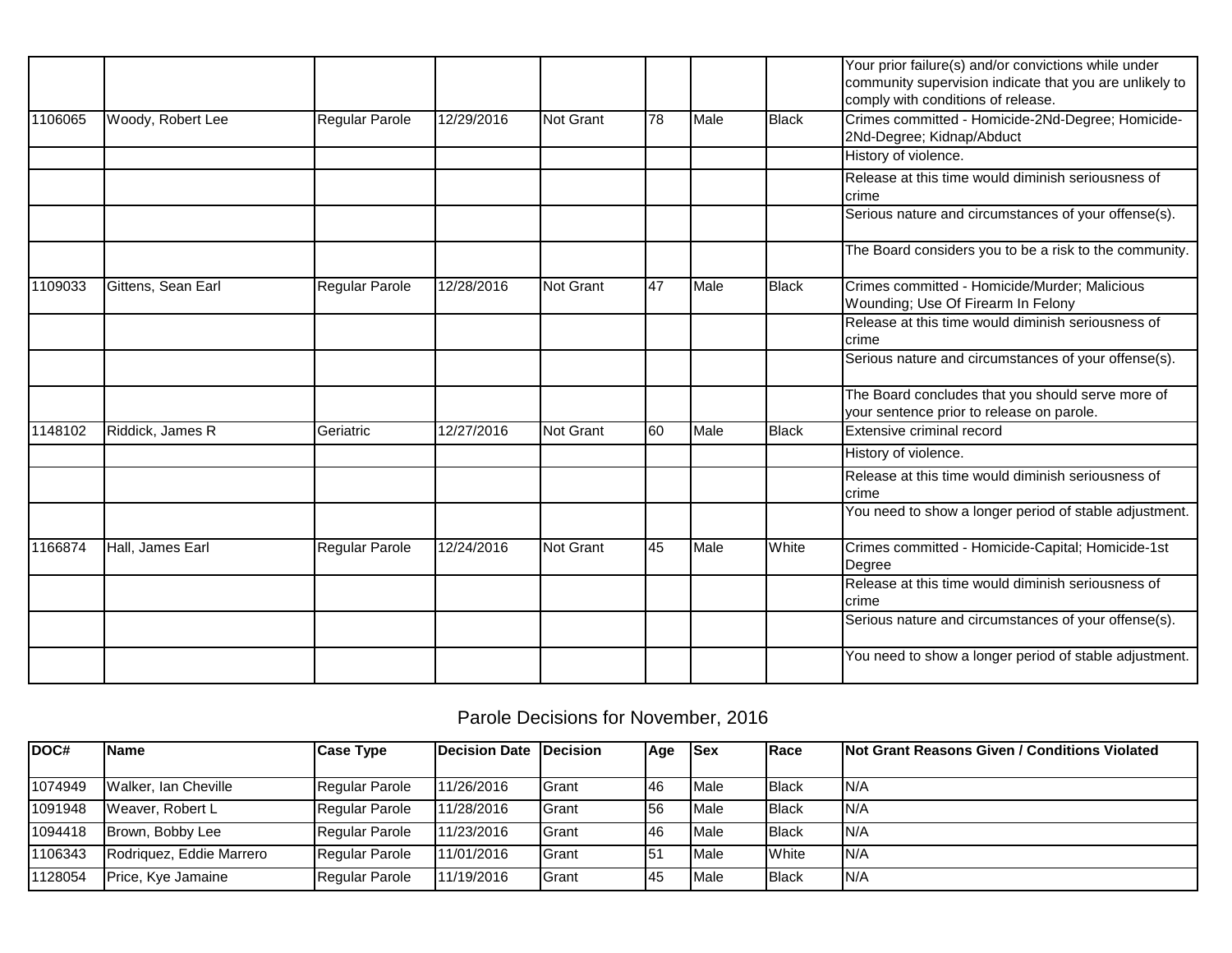| 1128915 | Tunstall, Devin K       | <b>Regular Parole</b> | 11/01/2016 | Grant          | 47 | <b>Male</b> | <b>Black</b>  | IN/A |
|---------|-------------------------|-----------------------|------------|----------------|----|-------------|---------------|------|
| 1131886 | Dedemon, Moses King Jr. | Regular Parole        | 11/28/2016 | <b>I</b> Grant | 43 | Male        | <b>Black</b>  | N/A  |
| 1142236 | Hess, Bobby Fayne       | Geriatric             | 11/07/2016 | <b>I</b> Grant | 66 | <b>Male</b> | <b>White</b>  | IN/A |
| 1151242 | Fargis, Charles Keith   | <b>Regular Parole</b> | 11/07/2016 | <b>I</b> Grant | 61 | <b>Male</b> | <b>White</b>  | IN/A |
| 1152963 | Muhammad, Joseph        | <b>Regular Parole</b> | 11/07/2016 | <b>I</b> Grant | 49 | <b>Male</b> | <b>Black</b>  | IN/A |
| 1158442 | Swiney, Tommy J         | <b>Regular Parole</b> | 11/04/2016 | <b>I</b> Grant | 61 | <b>Male</b> | <b>White</b>  | IN/A |
| 1158859 | Taylor, Lawrence        | <b>Regular Parole</b> | 11/10/2016 | <b>I</b> Grant | 68 | <b>Male</b> | <b>IBlack</b> | IN/A |
| 1176437 | Shepperson, Michael V   | <b>Regular Parole</b> | 11/14/2016 | <b>I</b> Grant | 42 | Male        | <b>Black</b>  | IN/A |

### Parole Decisions for October, 2016

| DOC#    | Name                               | <b>Case Type</b> | <b>Decision Date</b> | <b>IDecision</b> | Age | <b>Sex</b> | Race         | INot Grant Reasons Given / Conditions Violated |
|---------|------------------------------------|------------------|----------------------|------------------|-----|------------|--------------|------------------------------------------------|
| 1002279 | Whitworth, Linda Marie             | Regular Parole   | 10/28/2016           | Grant            | 68  | Female     | White        | IN/A                                           |
| 1003356 | Branch, Rashid Dwayne<br>Nathaniel | Regular Parole   | 10/28/2016           | Grant            | 52  | Male       | <b>Black</b> | N/A                                            |
| 1003373 | Wilson, Stephen Dale Anthony       | Regular Parole   | 10/26/2016           | Grant            | 50  | Male       | White        | N/A                                            |
| 1018848 | Dotson, Larry Michael              | Regular Parole   | 10/28/2016           | Grant            | 68  | Male       | White        | N/A                                            |
| 1034357 | Parks, Frances M                   | Regular Parole   | 10/28/2016           | Grant            | 44  | Male       | <b>Black</b> | IN/A                                           |
| 1080920 | Martin, Ernest Allen               | Geriatric        | 10/26/2016           | Grant            | 65  | Male       | White        | IN/A                                           |
| 1092478 | Gilmer, David Luther               | Geriatric        | 10/27/2016           | Grant            | 72  | Male       | White        | N/A                                            |
| 1100897 | Bright, Winfred R                  | Geriatric        | 10/25/2016           | Grant            | 60  | Male       | <b>Black</b> | N/A                                            |
| 1119337 | Sanders, Edward Bentley            | Regular Parole   | 10/17/2016           | Grant            | 55  | Male       | White        | N/A                                            |
| 1151197 | Anderson, Ivory Isaac              | Regular Parole   | 10/22/2016           | Grant            | 63  | Male       | <b>Black</b> | N/A                                            |
| 1156115 | Huggins, Latrone Anthony           | Regular Parole   | 10/19/2016           | Grant            | 46  | Male       | <b>Black</b> | N/A                                            |
| 1159004 | Powell, Timothy                    | Regular Parole   | 10/22/2016           | Grant            | 58  | Male       | <b>Black</b> | N/A                                            |

## Parole Decisions for September, 2016

| IDOC#   | <b>IName</b>         | <b>Case Type</b>        | Decision Date Decision |       | Age        | <b>Sex</b> | <b>Race</b>  | <b>Not Grant Reasons Given / Conditions Violated</b> |
|---------|----------------------|-------------------------|------------------------|-------|------------|------------|--------------|------------------------------------------------------|
| 1080386 | Lara, William Olivio | <b>I</b> Regular Parole | 09/25/2016             | Grant | 155        | Male       | <b>White</b> | IN/A                                                 |
| 1175517 | Epperson, Gregory C  | Geriatric               | 09/15/2016             | Grant | <b>167</b> | Male       | <b>Black</b> | IN/A                                                 |

# Parole Decisions for August, 2016

| DOC#    | <b>IName</b>           | lCase<br>Type  | <b>IDecision Date</b> | <b>IDecision</b> | Age | lSex        | <b>Race</b>    | V Conditions Violated<br><b>INot Grant Reasons Given /</b> |
|---------|------------------------|----------------|-----------------------|------------------|-----|-------------|----------------|------------------------------------------------------------|
| 1091047 | Rocerich E<br>Peoples. | Regular Parole | 08/19/2016            | <b>Grant</b>     | 152 | <b>Male</b> | <b>I</b> Black | N/t                                                        |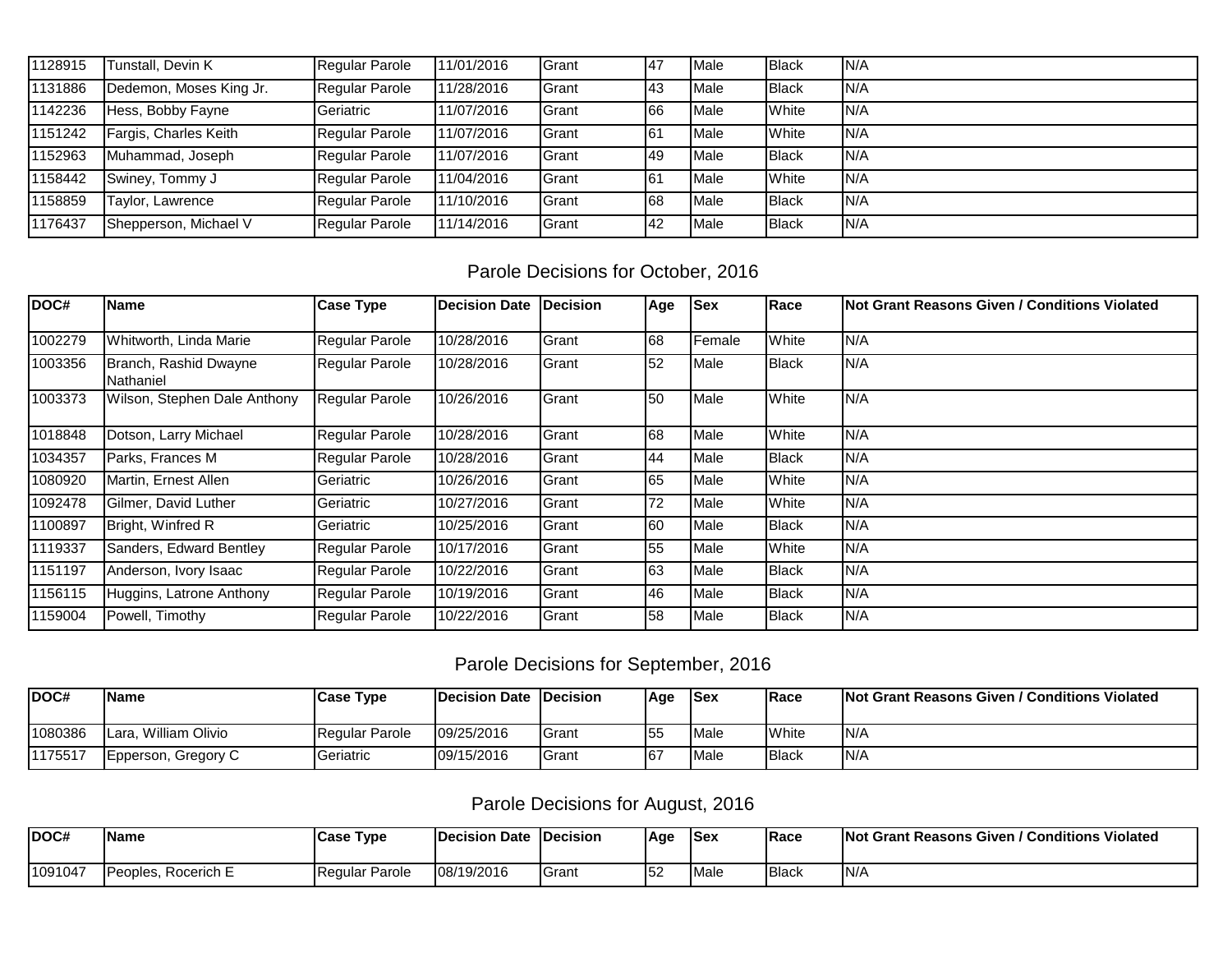| 1114847 | Kenneth Kevin<br>∴∩∩ne | <b>I</b> Regular<br>Parole | 08/16/2016 | <b>IGrant</b> | . | <b>IN A.</b><br>∎Male | <b>I</b> Black | IN/4 |
|---------|------------------------|----------------------------|------------|---------------|---|-----------------------|----------------|------|
|         |                        |                            |            |               |   |                       |                |      |

| Parole Decisions for July, 2016 |  |  |  |
|---------------------------------|--|--|--|
|---------------------------------|--|--|--|

| DOC#    | <b>Name</b>               | <b>Case Type</b>      | <b>Decision Date</b> | Decision         | Age | <b>Sex</b> | Race  | <b>INot Grant Reasons Given / Conditions Violated</b>                                                                                                 |
|---------|---------------------------|-----------------------|----------------------|------------------|-----|------------|-------|-------------------------------------------------------------------------------------------------------------------------------------------------------|
| 1085628 | Brandon, Curtis A         | <b>Regular Parole</b> | 07/26/2016           | Grant            | 39  | Male       | Black | N/A                                                                                                                                                   |
| 1108121 | Day, Angelo Maurice       | <b>Board Review</b>   | 07/25/2016           | Grant            | 48  | Male       | Black | IN/A                                                                                                                                                  |
| 1136283 | Harris, Antonio           | <b>Regular Parole</b> | 07/09/2016           | Grant            | 45  | Male       | Black | IN/A                                                                                                                                                  |
| 1141547 | Thomas, Bobby Lee         | <b>Regular Parole</b> | 07/02/2016           | Grant            | 63  | Male       | Black | N/A                                                                                                                                                   |
| 1147566 | Brickhouse, Cory Lamontre | <b>Regular Parole</b> | 07/13/2016           | Grant            | 41  | Male       | Black | N/A                                                                                                                                                   |
| 1184268 | Harrison, Richard Eugene  | <b>Regular Parole</b> | 07/03/2016           | <b>Not Grant</b> | 65  | Male       | White | Crimes committed - Homicide-1st Degree; Robbery                                                                                                       |
|         |                           |                       |                      |                  |     |            |       | History of substance abuse.                                                                                                                           |
|         |                           |                       |                      |                  |     |            |       | History of violence.                                                                                                                                  |
|         |                           |                       |                      |                  |     |            |       | Release at this time would diminish seriousness of<br>Icrime                                                                                          |
|         |                           |                       |                      |                  |     |            |       | Serious nature and circumstances of your offense(s).                                                                                                  |
|         |                           |                       |                      |                  |     |            |       | The Board concludes that you should serve more of<br>your sentence prior to release on parole.                                                        |
|         |                           |                       |                      |                  |     |            |       | You need to show a longer period of stable adjustment.                                                                                                |
|         |                           |                       |                      |                  |     |            |       | Your prior failure(s) and/or convictions while under<br>community supervision indicate that you are unlikely to<br>comply with conditions of release. |

| DOC#     | <b>I</b> Name                | Case Type             | Decision Date | <b>IDecision</b> | Age | <b>Sex</b>    | Race           | <b>Not Grant Reasons Given / Conditions Violated</b> |
|----------|------------------------------|-----------------------|---------------|------------------|-----|---------------|----------------|------------------------------------------------------|
| 1085860  | Wooldridge-Bey, Carl Maurice | Geriatric             | 06/30/2016    | Grant            | 62  | Male          | Black          | IN/A                                                 |
| 1093984  | Brown, Neal                  | <b>Regular Parole</b> | 06/30/2016    | Grant            | 48  | Male          | <b>Black</b>   | IN/A                                                 |
| 1097988  | Muhammad, Steven Byron       | Regular Parole        | 06/01/2016    | <b>I</b> Grant   | 45  | Male          | <b>Black</b>   | IN/A                                                 |
| 1103301  | Weatherspoon, Blythenia      | Geriatric             | 06/20/2016    | <b>I</b> Grant   | 65  | <b>Female</b> | Black          | IN/A                                                 |
| 1143662  | Hairston, Jessie Mcdonald    | Regular Parole        | 06/15/2016    | Grant            | 56  | Male          | Black          | IN/A                                                 |
| 1147358  | Mckinney, Prince Albert Jr.  | Regular Parole        | 06/17/2016    | <b>I</b> Grant   | 54  | Male          | <b>I</b> Black | IN/A                                                 |
| 1159105  | Reibsome, Mark Wesley        | Regular Parole        | 06/08/2016    | <b>I</b> Grant   | 49  | Male          | <b>White</b>   | N/A                                                  |
| 11174295 | Wade, Elbert                 | <b>Regular Parole</b> | 06/13/2016    | <b>I</b> Grant   | 66  | Male          | <b>Black</b>   | IN/A                                                 |
| 1178882  | Epps, Charles Morgan         | Regular Parole        | 06/20/2016    | Grant            | 41  | Male          | White          | IN/A                                                 |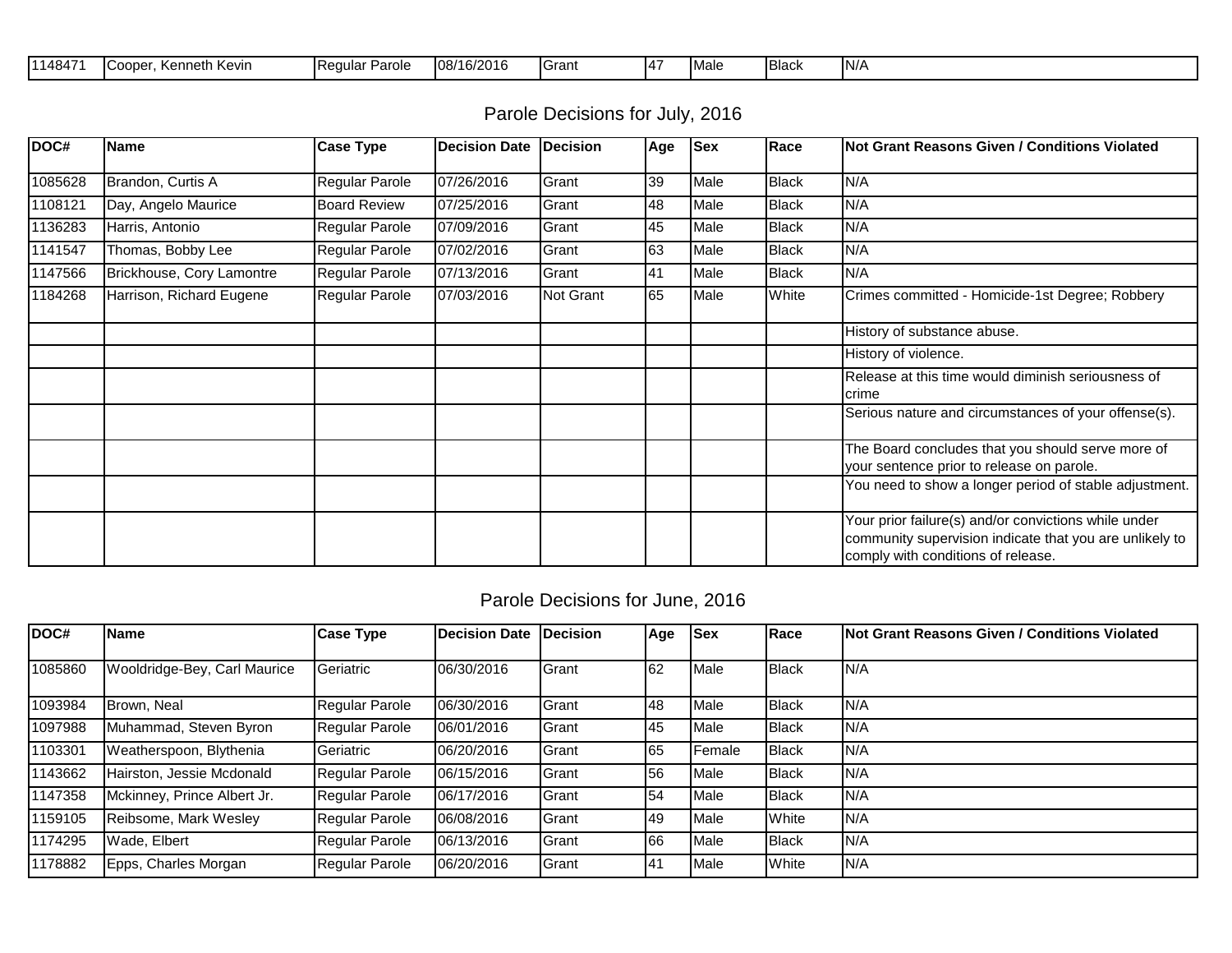| DOC#    | <b>IName</b>         | <b>Case Type</b> | Decision Date Decision |                | <b>Age</b>   | <b>ISex</b> | <b>IRace</b>   | <b>Not Grant Reasons Given / Conditions Violated</b> |
|---------|----------------------|------------------|------------------------|----------------|--------------|-------------|----------------|------------------------------------------------------|
| 1004362 | Butts, James Benjam  | Geriatric        | 05/30/2016             | <b>I</b> Grant | 73           | Male        | <b>I</b> Black | IN/A                                                 |
| 1016215 | Stephens, Bobby Lee  | Regular Parole   | 05/27/2016             | <b>I</b> Grant | $ 44\rangle$ | Male        | <b>White</b>   | IN/A                                                 |
| 1148567 | Palmer, Rachelette A | Regular Parole   | 05/24/2016             | Grant          | 143          | Female      | <b>I</b> Black | IN/A                                                 |
| 1150452 | Rogers, Rodney Leo   | Regular Parole   | 05/28/2016             | <b>I</b> Grant | 149          | Male        | <b>I</b> Black | IN/A                                                 |

### Parole Decisions for April, 2016

| <b>Not Grant Reasons Given / Conditions Violated</b> |
|------------------------------------------------------|
|                                                      |
|                                                      |
|                                                      |
|                                                      |
|                                                      |
|                                                      |

### Parole Decisions for March, 2016

| DOC#    | <b>Name</b>            | <b>Case Type</b>      | Decision Date | <b>IDecision</b> | Age | <b>Sex</b> | Race         | <b>INot Grant Reasons Given / Conditions Violated</b> |
|---------|------------------------|-----------------------|---------------|------------------|-----|------------|--------------|-------------------------------------------------------|
| 1008066 | Scott, Pamela Gwyn     | Regular Parole        | 03/15/2016    | Grant            | 54  | Female     | <b>White</b> | IN/A                                                  |
| 1055091 | Bonfanti, Jerry Lee    | <b>Regular Parole</b> | 03/09/2016    | <b>Grant</b>     | 161 | Male       | <b>White</b> | IN/A                                                  |
| 1083188 | Forney, Costella L     | Geriatric             | 03/15/2016    | <b>Grant</b>     | 63  | Female     | Black        | IN/A                                                  |
| 1092161 | Carter, Joseph         | <b>Regular Parole</b> | 03/14/2016    | <b>Grant</b>     | 59  | Male       | Black        | N/A                                                   |
| 1128697 | Robinson, Tony Mendell | Regular Parole        | 03/14/2016    | Grant            | 57  | Male       | Black        | IN/A                                                  |
| 1132063 | Scott, Busky Wilson    | <b>Regular Parole</b> | 03/07/2016    | Grant            | 73  | Male       | <b>White</b> | N/A                                                   |
| 1145676 | Owens, Herman Thomas   | Regular Parole        | 03/20/2016    | <b>Grant</b>     | 71  | Male       | Black        | IN/A                                                  |
| 1164658 | Judge, Willie Edward   | Geriatric             | 03/15/2016    | <b>Grant</b>     | 67  | Male       | Black        | IN/A                                                  |
| 1175856 | Rankin, James Rich     | Geriatric             | 03/28/2016    | <b>Grant</b>     | 79  | Male       | <b>White</b> | IN/A                                                  |
| 1179100 | Wiggins, Samuel Lee    | Regular Parole        | 03/30/2016    | Grant            | 45  | Male       | Black        | IN/A                                                  |

Parole Decisions for February, 2016

| DOC#    | <b>Name</b>                | Case Type              | <b>IDecision Date</b> | <b>IDecision</b> | Age                   | lSex        | Race          | / Conditions Violated<br><b>INot Grant Reasons Given /</b> |
|---------|----------------------------|------------------------|-----------------------|------------------|-----------------------|-------------|---------------|------------------------------------------------------------|
| 1057281 | IDonald.<br>Howard Lee Jr. | <b>IRegular Parole</b> | 02/28/2016            | Grant            | $\mathbb{C}^n$<br>∣o∠ | <b>Male</b> | <b>IBlack</b> | IN/4                                                       |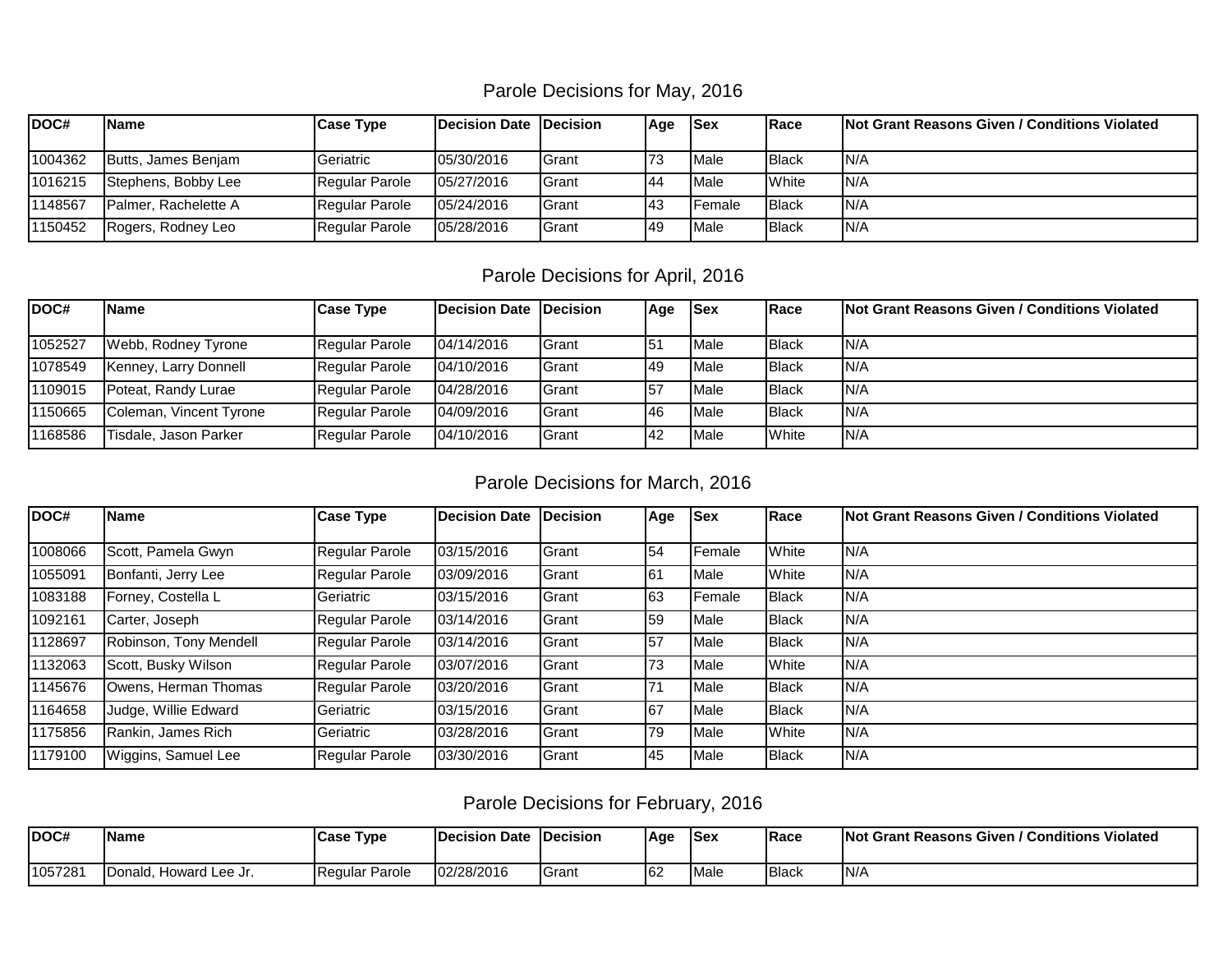| 1126998 | Duane Wondell<br>Stockton.    | <b>IReqular</b> I<br>Parole | 02/02/2016 | <b>I</b> Grant | 64  | <b>I</b> Male | <b>Black</b> | IN/A          |
|---------|-------------------------------|-----------------------------|------------|----------------|-----|---------------|--------------|---------------|
| 1137468 | Michael Wavne<br><b>Maior</b> | <b>IRequiar</b><br>Parole   | 02/21/2016 | <b>I</b> Grant | 167 | <b>Male</b>   | <b>White</b> | IN/A<br>1 W F |

## Parole Decisions for January, 2016

| DOC#    | <b>IName</b>             | <b>Case Type</b>      | Decision Date | <b>Decision</b> | Age | <b>Sex</b> | Race         | <b>INot Grant Reasons Given / Conditions Violated</b> |
|---------|--------------------------|-----------------------|---------------|-----------------|-----|------------|--------------|-------------------------------------------------------|
| 1001145 | Bryant, Kenneth          | Regular Parole        | 01/26/2016    | Grant           | 57  | Male       | White        | IN/A                                                  |
| 1035254 | Baldwin, James Harold    | Geriatric             | 01/29/2016    | Grant           | 68  | Male       | <b>Black</b> | IN/A                                                  |
| 1062423 | Braxton, Charles W       | Geriatric             | 01/06/2016    | Grant           | 61  | Male       | Black        | IN/A                                                  |
| 1075343 | Goode, Michael Antonio   | Regular Parole        | 01/14/2016    | Grant           | 63  | Male       | Black        | N/A                                                   |
| 1098611 | Cabarras, Charles Thomas | <b>Regular Parole</b> | 01/04/2016    | Grant           | 44  | Male       | Black        | IN/A                                                  |
| 1102627 | Jones, Linell Randolph   | Regular Parole        | 01/13/2016    | Grant           | 52  | Male       | Black        | N/A                                                   |
| 1113171 | Hinton, Ricky Mcclease   | Regular Parole        | 01/15/2016    | Grant           | 56  | Male       | Black        | IN/A                                                  |
| 1133276 | Wyer, Adrian             | Regular Parole        | 01/21/2016    | Grant           | 55  | Male       | Black        | IN/A                                                  |
| 1140232 | Haskins, Terry Edward    | <b>Regular Parole</b> | 01/19/2016    | Grant           | 55  | Male       | Black        | N/A                                                   |
| 1148157 | Gray, Rodney Montae      | Regular Parole        | 01/14/2016    | Grant           | 51  | Male       | Black        | IN/A                                                  |
| 1154360 | White, Melvin Leroy      | Regular Parole        | 01/04/2016    | Grant           | 71  | Male       | Black        | N/A                                                   |
| 1160227 | Johnson, Bertisha Rose   | Regular Parole        | 01/26/2016    | Grant           | 52  | Female     | Black        | N/A                                                   |
| 1174826 | Sports, Sharon Renay     | <b>Regular Parole</b> | 01/16/2016    | Grant           | 53  | Female     | Black        | IN/A                                                  |

### Parole Decisions for December, 2015

| DOC#    | <b>Name</b>                | <b>Case Type</b> | <b>Decision Date</b> | <b>IDecision</b> | Age | <b>Sex</b> | Race                                            | <b>Not Grant Reasons Given / Conditions Violated</b> |
|---------|----------------------------|------------------|----------------------|------------------|-----|------------|-------------------------------------------------|------------------------------------------------------|
| 1021903 | Robinson, Bryant           | Regular Parole   | 12/07/2015           | <b>I</b> Grant   | 53  | Male       | <b>Black</b>                                    | IN/A                                                 |
| 1024213 | Robinson, Marvin Gay       | Regular Parole   | 12/30/2015           | <b>I</b> Grant   | 42  | Male       | <b>Black</b>                                    | N/A                                                  |
| 1049958 | Williston, James Riley Jr. | Regular Parole   | 12/29/2015           | <b>I</b> Grant   | 49  | Male       | <b>White</b>                                    | N/A                                                  |
| 1051513 | Suoi, Minh Tieu            | Regular Parole   | 12/30/2015           | <b>I</b> Grant   | 52  | Male       | Asian or<br><b>I</b> Pacific<br><b>Islander</b> | IN/A                                                 |
| 1075401 | Graves, Clarence Orlando   | Regular Parole   | 12/23/2015           | <b>I</b> Grant   | 59  | Male       | <b>Black</b>                                    | N/A                                                  |
| 1127246 | Gillespie, Howard Judson   | Regular Parole   | 12/10/2015           | <b>I</b> Grant   | 72  | Male       | <b>Black</b>                                    | N/A                                                  |

### Parole Decisions for November, 2015

| IDOC#   | 'Name                        | <b>Case Type</b>      | <b>Decision Date</b> | <b>IDecision</b> | Aqe | <b>Sex</b>  | <b>IRace</b>   | <b>INot Grant Reasons Given / Conditions Violated</b> |
|---------|------------------------------|-----------------------|----------------------|------------------|-----|-------------|----------------|-------------------------------------------------------|
| 1027194 | Washington, Jeffrey Franklin | Regular Parole        | 11/30/2015           | Grant            | 44  | Male        | <b>I</b> Black | IN/A                                                  |
| 1068573 | Wimberly, Blandon R          | <b>Regular Parole</b> | 11/20/2015           | Grant            | 147 | <b>Male</b> | <b>Black</b>   | IN/A                                                  |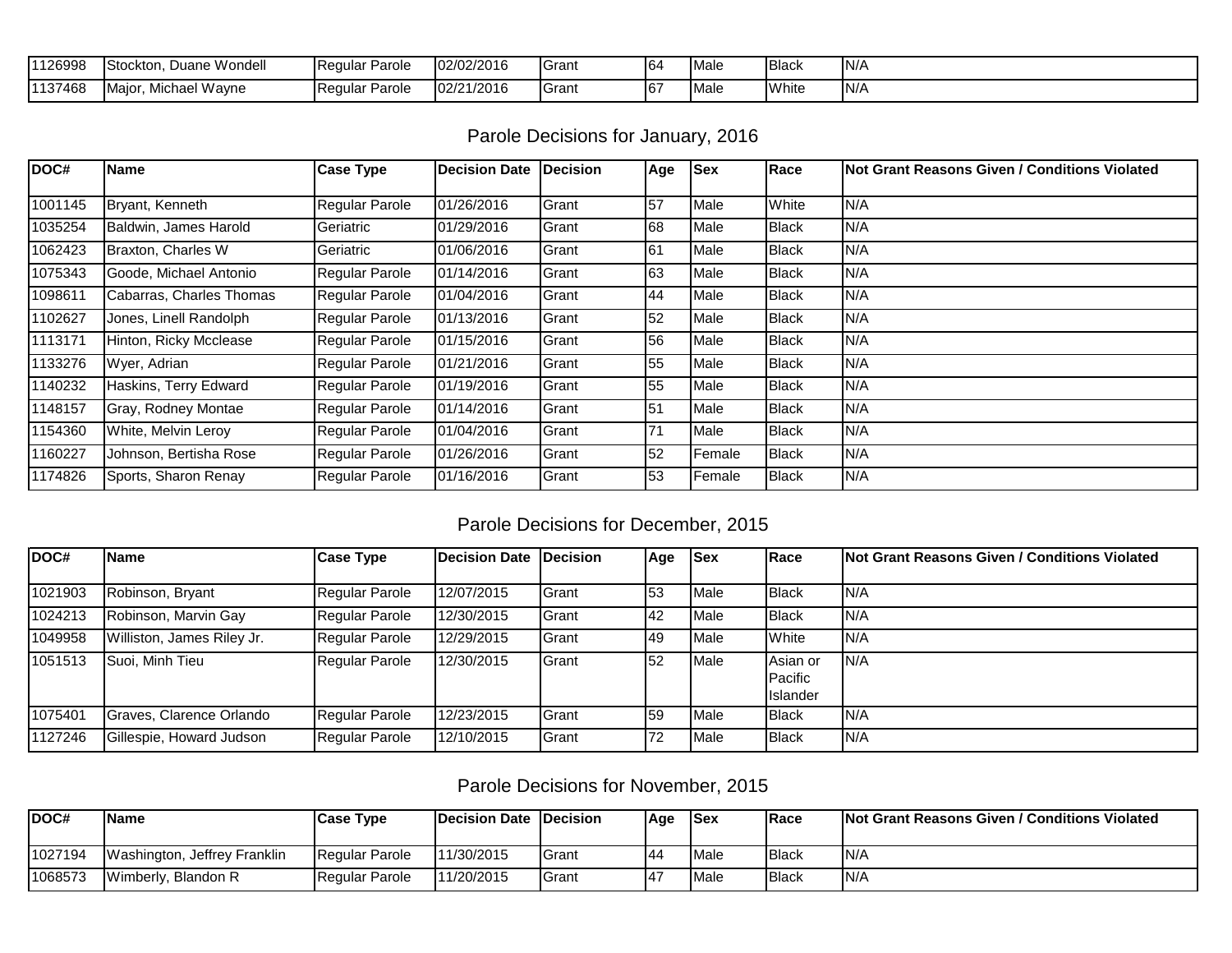| 1084112 | Mitchell, Lewis Isiah      | Regular Parole   | 11/06/2015 | <b>I</b> Grant | 62        | Male           | <b>Black</b>   | N/A  |
|---------|----------------------------|------------------|------------|----------------|-----------|----------------|----------------|------|
| 1107745 | Harvey, Maurice V          | Regular Parole   | 11/12/2015 | <b>I</b> Grant | 151       | <b>Male</b>    | <b>Black</b>   | N/A  |
| 1130054 | Mccarthy, Annette Michelle | Regular Parole   | 11/12/2015 | <b>I</b> Grant | 54        | <b>IFemale</b> | Black          | N/A  |
| 1165184 | Jones, Vicki Michelle      | Regular Parole   | 11/10/2015 | <b>I</b> Grant | 143       | <b>IFemale</b> | <b>Black</b>   | 'N/A |
| 1172722 | Irving, Angelo Marcelly    | <b>Geriatric</b> | 11/13/2015 | <b>I</b> Grant | 161       | Male           | <b>I</b> Black | 'N/A |
| 1182005 | Wiggins, Edgar Alan        | Regular Parole   | 11/08/2015 | <b>I</b> Grant | 47        | Male           | <b>I</b> Black | 'N/A |
| 1476869 | Byrd, Antoine Devonte      | Regular Parole   | 11/10/2015 | <b>I</b> Grant | <b>23</b> | <b>I</b> Male  | <b>Black</b>   | N/A  |
| 1488281 | Chism, Perry Michael Jr.   | Regular Parole   | 11/10/2015 | <b>I</b> Grant | 122       | Male           | White          | N/A  |
| 1518906 | Robinson, Bryant           | Regular Parole   | 11/07/2015 | Grant          | 22        | Male           | Black          | 'N/A |

### Parole Decisions for October, 2015

| DOC#    | <b>Name</b>                       | <b>Type</b><br>Case    | <b>IDecision Date</b> | <b>IDecision</b> | Age | <b>Sex</b>   | <b>IRace</b> | Violated ،<br><b>INo</b><br>/ Conditions<br>· Given ،<br>ot Grant Reasons i |
|---------|-----------------------------------|------------------------|-----------------------|------------------|-----|--------------|--------------|-----------------------------------------------------------------------------|
| 1508029 | Chauncy<br><b>Russel</b><br>Vance | <b>IRequiar Parole</b> | 10/29/2015            | Grant            | 123 | <b>IMale</b> | Black        | IN/4                                                                        |

### Parole Decisions for September, 2015

| DOC#    | <b>Name</b>          | <b>Case Type</b> | <b>Decision Date</b> | <b>IDecision</b> | Age       | <b>Sex</b> | Race                                    | <b>Not Grant Reasons Given / Conditions Violated</b> |
|---------|----------------------|------------------|----------------------|------------------|-----------|------------|-----------------------------------------|------------------------------------------------------|
| 1032484 | Person, Saltoniayer  | Regular Parole   | 09/09/2015           | Grant            | 59        | Male       | <b>Black</b>                            | N/A                                                  |
| 1040671 | Phoung, Mike         | Regular Parole   | 09/21/2015           | <b>I</b> Grant   | 46        | Male       | Asian or<br><b>IPacific</b><br>Islander | IN/A                                                 |
| 1046517 | Kelly, Dennis Craig  | Regular Parole   | 09/09/2015           | <b>I</b> Grant   | 56        | Male       | <b>I</b> Black                          | N/A                                                  |
| 1053693 | Kearney, Carl Edward | Regular Parole   | 09/17/2015           | Grant            | 68        | Male       | Black                                   | IN/A                                                 |
| 1103076 | Mcclenny, Bobby Earl | Regular Parole   | 09/16/2015           | <b>I</b> Grant   | 157       | Male       | Black                                   | N/A                                                  |
| 1107371 | Harris, Martin       | Regular Parole   | 09/29/2015           | <b>I</b> Grant   | <b>50</b> | Male       | Black                                   | N/A                                                  |
| 1128250 | Yellorday, Steve     | Regular Parole   | 09/10/2015           | Grant            | 63        | Male       | Black                                   | N/A                                                  |

### Parole Decisions for June, 2015

| IDOC#   | <b>IName</b>                          | <b>Case Type</b>             | Decision Date | <b>IDecision</b> | <b>Age</b> | <b>Sex</b>    | <b>IRace</b>   | <b>Not Grant Reasons Given / Conditions Violated</b> |
|---------|---------------------------------------|------------------------------|---------------|------------------|------------|---------------|----------------|------------------------------------------------------|
| 1010458 | <b>IMcwilliams, Lawrence Roosevel</b> | <sup>'</sup> IRegular Parole | 06/26/2015    | Grant            | 148        | <b>I</b> Male | <b>I</b> Black | IN/A                                                 |

Parole Decisions for May, 2015

| IDOC# | <b>IName</b> | <b>ICase</b><br>Type | <b>IDecision</b><br>Date | --<br><b>IDe</b><br><b>cision</b> | l Aqe | ISex | <b>Race</b> | .<br><br>INot<br>Conditions<br><b>Violated</b><br>Given 1<br><i>ເ</i> Grant Reasons |
|-------|--------------|----------------------|--------------------------|-----------------------------------|-------|------|-------------|-------------------------------------------------------------------------------------|
|       |              |                      |                          |                                   |       |      |             |                                                                                     |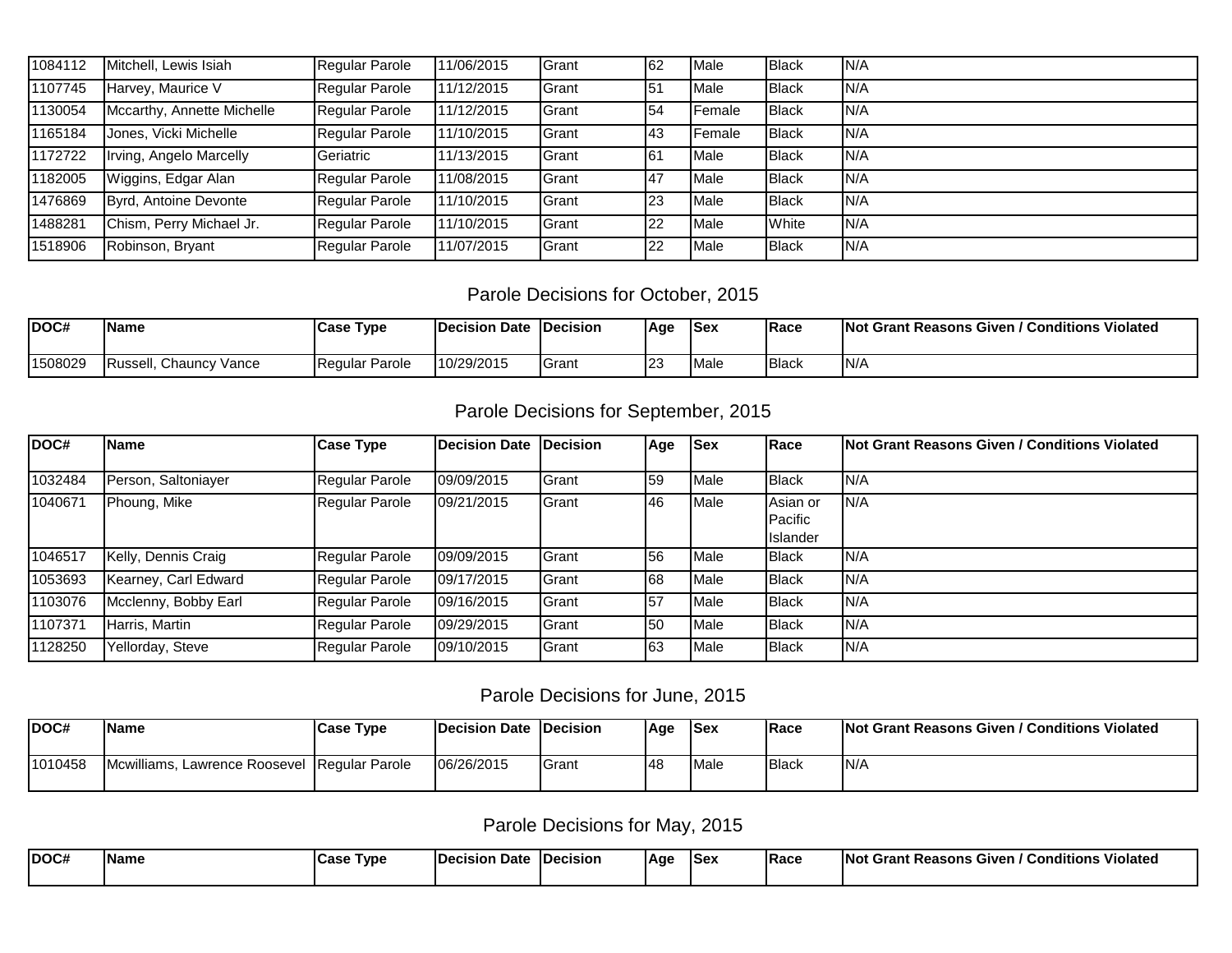| 1089143 | Daung, Sam               | Regular Parole | 05/13/2015 | <b>I</b> Grant | 46 | Male | ∎Asian or<br><b>IPacific</b><br><b>Ilslander</b> | IN/A |
|---------|--------------------------|----------------|------------|----------------|----|------|--------------------------------------------------|------|
| 1132216 | <b>I</b> Timmons, Norris | Regular Parole | 05/12/2015 | <b>I</b> Grant | 49 | Male | <b>Black</b>                                     | IN/A |

### Parole Decisions for April, 2015

| DOC#    | <b>IName</b>            | Case Type      | Decision Date Decision |                | Age | <b>ISex</b> | <b>IRace</b>   | <b>Not Grant Reasons Given / Conditions Violated</b> |
|---------|-------------------------|----------------|------------------------|----------------|-----|-------------|----------------|------------------------------------------------------|
|         |                         |                |                        |                |     |             |                |                                                      |
| 1015391 | Anderson, Larry Donnell | Regular Parole | 04/24/2015             | <b>I</b> Grant | 62  | Male        | <b>I</b> Black | IN/A                                                 |
| 1021406 | Blake, Robert Marshall  | Regular Parole | 04/21/2015             | <b>I</b> Grant | 163 | Male        | <b>I</b> Black | IN/A                                                 |
| 1059906 | Spry, Harold Lloyd      | Geriatric      | 04/29/2015             | <b>I</b> Grant | 62  | Male        | <b>White</b>   | N/A                                                  |
| 1081826 | Griffin, Richard Wiley  | Regular Parole | 04/24/2015             | <b>I</b> Grant | 55  | Male        | <b>Black</b>   | IN/A                                                 |
| 1113753 | Diggs, Wilbert Leroy    | Regular Parole | 04/16/2015             | <b>I</b> Grant | 51  | Male        | <b>Black</b>   | IN/A                                                 |

### Parole Decisions for March, 2015

| DOC#    | <b>Name</b>                | <b>Case Type</b>        | Decision Date Decision |                | <b>A</b> qe | <b>ISex</b> | <b>IRace</b>   | <b>INot Grant Reasons Given / Conditions Violated</b> |
|---------|----------------------------|-------------------------|------------------------|----------------|-------------|-------------|----------------|-------------------------------------------------------|
| 1011380 | <b>IAkbar. Naim Khalil</b> | <b>IReqular Parole</b>  | 03/29/2015             | <b>I</b> Grant | 169         | Male        | IBlack         | IN/A                                                  |
| 1086432 | Dave, Nathaniel Earl       | <b>I</b> Regular Parole | 03/30/2015             | Grant          | 146         | Male        | <b>I</b> Black | IN/A                                                  |
| 1177309 | Matthews, Sareya Danyelle  | <b>I</b> Regular Parole | 03/26/2015             | <b>I</b> Grant | 142         | lFemale     | <b>I</b> Black | IN/A                                                  |

#### Parole Decisions for February, 2015

| DOC#    | <b>Name</b>                | Case Type              | Decision Date | <b>IDecision</b> | Age | lSex   | <b>Race</b>    | <b>Not Grant Reasons Given / Conditions Violated</b> |
|---------|----------------------------|------------------------|---------------|------------------|-----|--------|----------------|------------------------------------------------------|
| 1060246 | Walker,<br>Mavshawn Chenel | <b>IRegular Parole</b> | 02/24/2015    | <b>'Grant</b>    | 146 | Female | <b>I</b> Black | IN/A                                                 |

### Parole Decisions for January, 2015

| IDOC#   | <b>IName</b>                     | lCase<br><b>Type</b>   | <b>IDecision Date</b> | <b>IDecision</b> | Age | <b>Sex</b>  | <b>IRace</b> | / Conditions Violated<br><b>Not Grant Reasons</b><br><b>Given</b> |
|---------|----------------------------------|------------------------|-----------------------|------------------|-----|-------------|--------------|-------------------------------------------------------------------|
| 1061199 | . Chester Madrew Jr.<br>Holland. | <b>IRegular Parole</b> | 01/19/2015            | Grant            | 162 | <b>Male</b> | <b>Black</b> | N/F                                                               |

Parole Decisions for December, 2014

| IDOC#   | <b>IName</b>                 | <b>ICase Type</b> | <b>Decision Date</b> | <b>IDecision</b> | Age | lSex        | <b>Race</b>    | / Conditions Violated<br><b>INot Grant Reasons Given /</b> |
|---------|------------------------------|-------------------|----------------------|------------------|-----|-------------|----------------|------------------------------------------------------------|
| 1172786 | . Rickv Antoine<br>IEdmonds. | Regular Parole    | 12/17/2014           | Grant            | 140 | <b>Male</b> | <b>I</b> Black | N/t                                                        |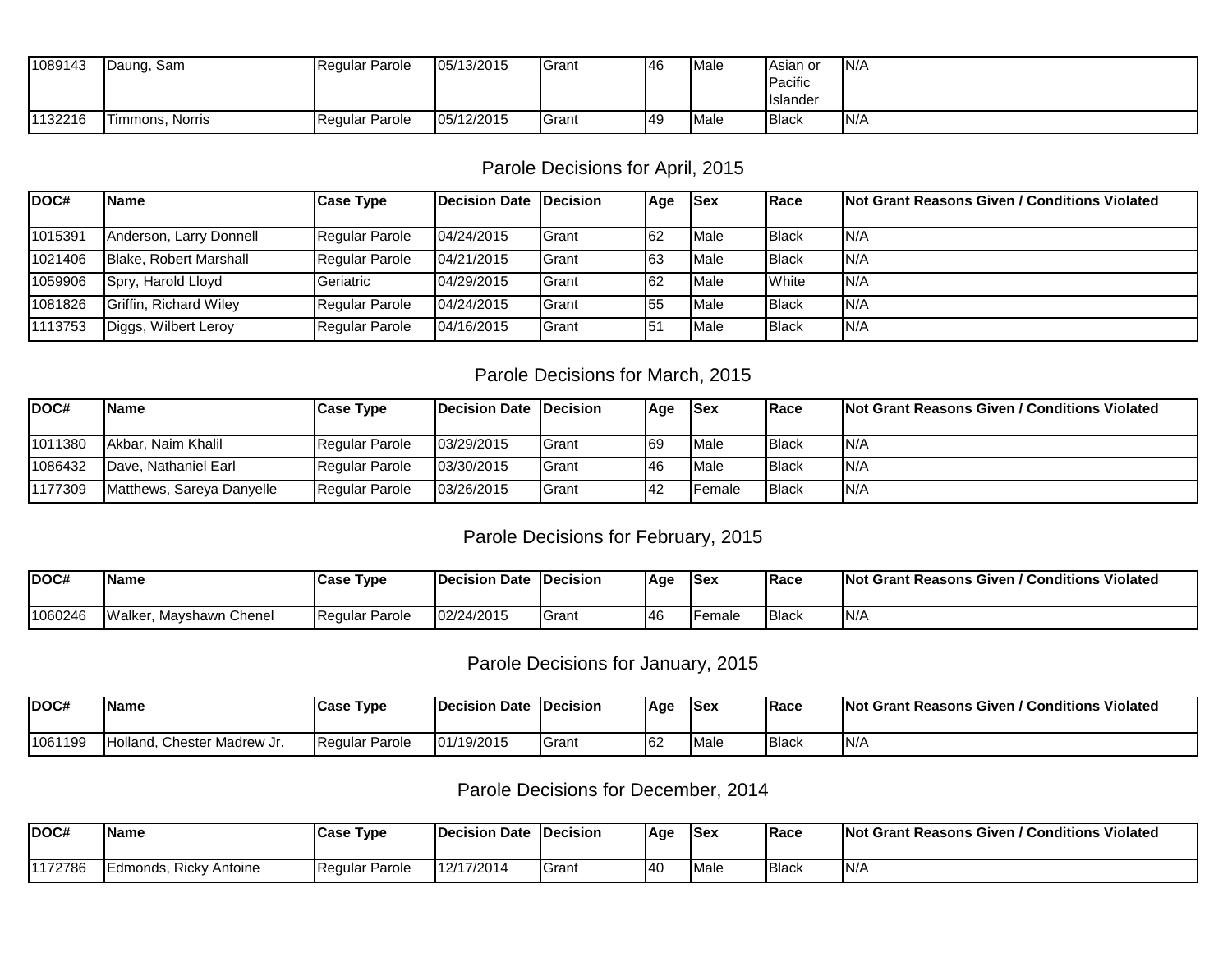#### Parole Decisions for November, 2014

| DOC#    | <b>Name</b>                   | <b>Case Type</b>       | <b>IDecision Date IDecision</b> |       | Age | lSex        | Race         | / Conditions Violated<br><b>INot Grant Reasons Given /</b> |
|---------|-------------------------------|------------------------|---------------------------------|-------|-----|-------------|--------------|------------------------------------------------------------|
| 1000189 | Webster,<br>Franklin<br>James | <b>IRegular Parole</b> | 11/19/2014                      | Grant |     | <b>Male</b> | <b>Black</b> | IN/4                                                       |

#### Parole Decisions for September, 2014

| IDOC#   | <b>IName</b>         | <b>ICase Type</b> | <b>IDecision Date</b> | <b>IDecision</b> | Age | <b>ISex</b>  | <b>IRace</b>   | <b>Not Grant Reasons Given / Conditions Violated</b> |
|---------|----------------------|-------------------|-----------------------|------------------|-----|--------------|----------------|------------------------------------------------------|
| 1174807 | Mangum, Michael Lynn | Regular Parole    | 09/24/2014            | <b>I</b> Grant   | I6. | . .<br>∥Male | <b>I</b> White | N/A                                                  |

### Parole Decisions for August, 2014

| IDOC#   | l Name                          | Case Type              | <b>IDecision Date IDecision</b> |       | Age       | <b>ISex</b> | <b>IRace</b>   | <b>INot Grant Reasons Given / Conditions Violated</b> |
|---------|---------------------------------|------------------------|---------------------------------|-------|-----------|-------------|----------------|-------------------------------------------------------|
| 1097468 | Rambo, Brian Martin Jr.         | <b>IReqular Parole</b> | 08/08/2014                      | Grant | 151       | Male        | <b>White</b>   | IN/A                                                  |
| 1130529 | Taylor, George Nathaniel III    | <b>IReqular Parole</b> | 08/30/2014                      | Grant | <b>43</b> | Male        | <b>I</b> Black | IN/A                                                  |
| 1458663 | <b>IPinson. Odarius Trevard</b> | <b>IReqular Parole</b> | 08/06/2014                      | Grant | <b>26</b> | Male        | <b>I</b> Black | IN/A                                                  |

### Parole Decisions for July, 2014

| DOC#    | <b>Name</b>            | <b>Case Type</b> | Decision Date Decision |                | Age       | <b>Sex</b>  | <b>IRace</b>   | <b>INot Grant Reasons Given / Conditions Violated</b> |
|---------|------------------------|------------------|------------------------|----------------|-----------|-------------|----------------|-------------------------------------------------------|
|         |                        |                  |                        |                |           |             |                |                                                       |
| 1024646 | Hargrove, Josef Latif  | Regular Parole   | 07/21/2014             | <b>I</b> Grant | <b>42</b> | <b>Male</b> | <b>Black</b>   | IN/A                                                  |
| 1098950 | Jackson, Calvin Jerome | Regular Parole   | 07/29/2014             | <b>I</b> Grant | 53        | <b>Male</b> | <b>Black</b>   | 'N/A                                                  |
| 1169650 | Snyder, Robert Blake   | Regular Parole   | 07/19/2014             | <b>I</b> Grant | 43        | <b>Male</b> | <b>White</b>   | IN/A                                                  |
| 1172778 | Harris, Jeffery D      | Regular Parole   | 07/25/2014             | <b>I</b> Grant | 50        | <b>Male</b> | <b>Black</b>   | 'N/A                                                  |
| 1446321 | Olson, Zachary Ray     | Regular Parole   | 07/28/2014             | <b>I</b> Grant | 24        | <b>Male</b> | <b>I</b> White | IN/A                                                  |
| 1464108 | Riddick, Jalen Rasheed | Regular Parole   | 07/29/2014             | <b>I</b> Grant | <b>22</b> | Male        | <b>Black</b>   | IN/A                                                  |

| IDOC#   | lName                       | Case Type               | <b>IDecision Date IDecision</b> |       | <b>A</b> qe | <b>ISex</b> | <b>IRace</b>   | <b>INot Grant Reasons Given / Conditions Violated</b> |
|---------|-----------------------------|-------------------------|---------------------------------|-------|-------------|-------------|----------------|-------------------------------------------------------|
| 1088420 | Clarke, Jermaine Lamont     | <b>I</b> Regular Parole | 06/04/2014                      | Grant | 44          | Male        | <b>IBlack</b>  | IN/A                                                  |
| 1119752 | <b>I</b> Peters, Frederick  | Regular Parole          | 06/20/2014                      | Grant | 157         | Male        | <b>I</b> Black | IN/A                                                  |
| 1159690 | Beasley, Luther Collins Jr. | Regular Parole          | 06/12/2014                      | Grant | 167         | Male        | <b>I</b> White | IN/A                                                  |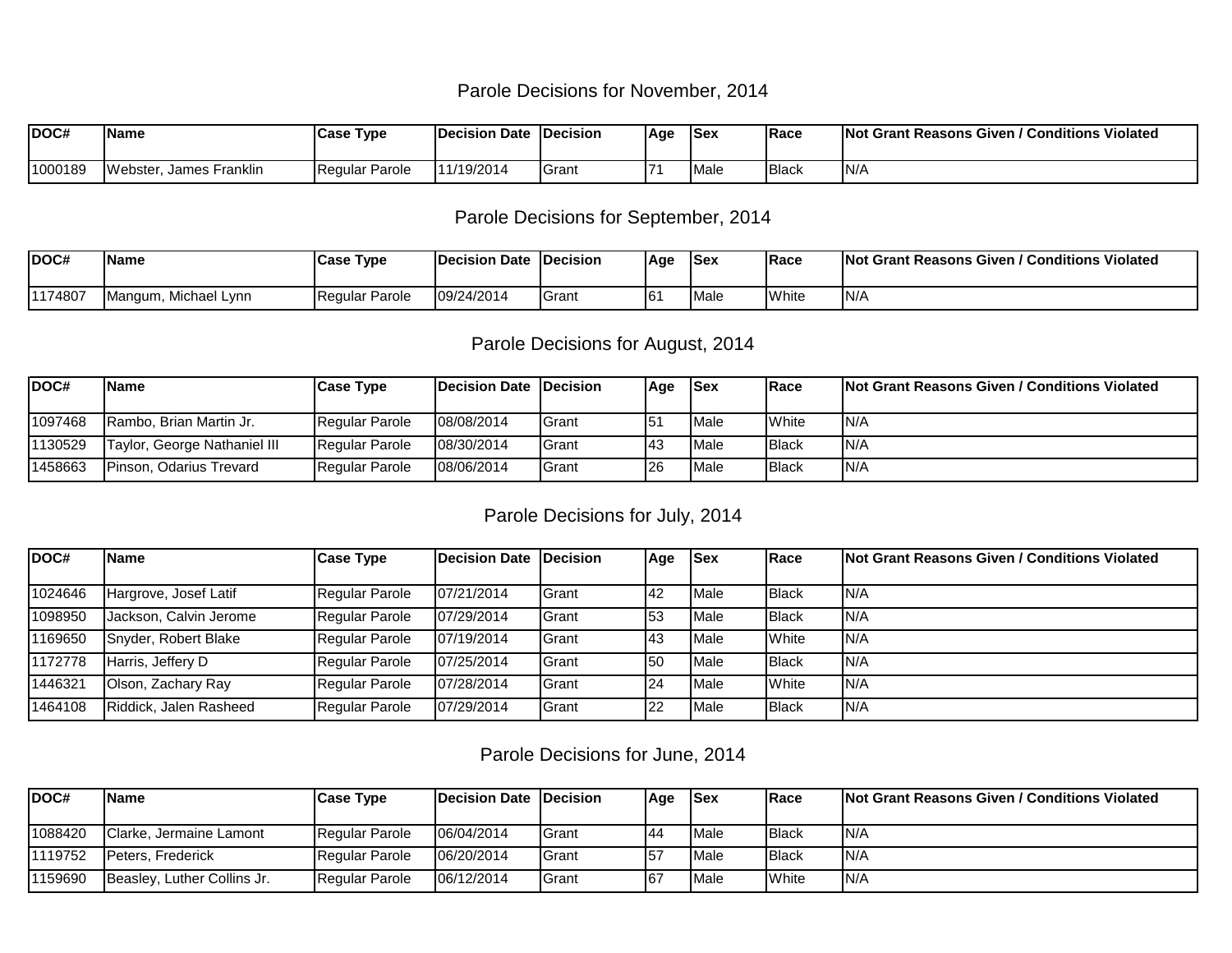| 1160872 | <b>I</b> Barnes<br>John M | Geriatric | 06/29/201 | <b>I</b> Grant | <b>Male</b> | <b>White</b> | IN/A |
|---------|---------------------------|-----------|-----------|----------------|-------------|--------------|------|
|         |                           |           |           |                |             |              |      |

| DOC#    | <b>Name</b>              | Case Type                       | <b>IDecision Date</b> | <b>IDecision</b> | Age | <b>Sex</b>  | Race         | / Conditions Violated<br><b>INot Grant Reasons Given /</b> |
|---------|--------------------------|---------------------------------|-----------------------|------------------|-----|-------------|--------------|------------------------------------------------------------|
| 1067168 | , Milton Lewis<br>Mcrae. | <b>IRegulai</b><br>≅llar Parole | 05/07/2014            | Grant            | 5۰  | <b>Male</b> | <b>Black</b> | N/F                                                        |

### Parole Decisions for January, 2014

| IDOC#   | <b>IName</b>           | <b>Case Type</b>       | Decision Date Decision |                | Age       | <b>ISex</b> | <b>IRace</b> | <b>Not Grant Reasons Given / Conditions Violated</b> |
|---------|------------------------|------------------------|------------------------|----------------|-----------|-------------|--------------|------------------------------------------------------|
| 1104404 | <b>Efford.</b> Tyrone  | <b>Regular Parole</b>  | 01/23/2014             | <b>I</b> Grant | <b>52</b> | ∎Male       | <b>Black</b> | IN/A                                                 |
| 1136861 | Alston, Ronald Hampton | <b>IRegular Parole</b> | 01/23/2014             | <b>I</b> Grant | 62        | Male        | <b>Black</b> | IN/A                                                 |

#### Parole Decisions for December, 2013

| DOC#    | <b>Name</b>              | Case Type           | Decision Date Decision |       | Age       | <b>ISex</b>   | <b>IRace</b>  | <b>INot Grant Reasons Given / Conditions Violated</b> |
|---------|--------------------------|---------------------|------------------------|-------|-----------|---------------|---------------|-------------------------------------------------------|
| 1057912 | Uames. Michael P         | <b>Board Review</b> | 12/05/2013             | Grant | 164       | <b>Male</b>   | <b>IBlack</b> | IN/A                                                  |
| 1124923 | Burgess, Linwood Anthony | <b>Board Review</b> | 12/05/2013             | Grant | <b>52</b> | <b>I</b> Male | <b>IBlack</b> | IN/A                                                  |
| 1126815 | Clemons, Joseph Christop | Regular Parole      | 12/02/2013             | Grant | 153       | <b>Male</b>   | <b>IBlack</b> | IN/A                                                  |
| 1130775 | Peel, Linwood Mcneal Jr. | Regular Parole      | 12/11/2013             | Grant | <b>44</b> | 'Male         | <b>IBlack</b> | IN/A                                                  |

#### Parole Decisions for November, 2013

| DOC#    | <b>Name</b>             | <b>Case Type</b>      | <b>Decision Date</b> | <b>IDecision</b> | Age | <b>Sex</b> | Race         | <b>Not Grant Reasons Given / Conditions Violated</b> |
|---------|-------------------------|-----------------------|----------------------|------------------|-----|------------|--------------|------------------------------------------------------|
| 1096364 | Wheeler, George David   | Regular Parole        | 1/26/2013            | <b>Grant</b>     | 147 | Male       | Black        | IN/A                                                 |
| 1103967 | Jinks, Darryl           | Regular Parole        | 11/05/2013           | <b>Grant</b>     | 62  | Male       | Black        | N/A                                                  |
| 1121649 | Farrar, Larry Junious   | <b>Regular Parole</b> | 11/13/2013           | <b>Grant</b>     | 65  | Male       | Black        | N/A                                                  |
| 1131578 | Woodson, Joseph         | Regular Parole        | 11/25/2013           | Grant            | 43  | Male       | Black        | IN/A                                                 |
| 1137643 | Hetmeyer, Gregory Orson | Regular Parole        | 11/12/2013           | <b>Grant</b>     | 45  | Male       | Black        | IN/A                                                 |
| 1140484 | Clark, Stephen Lashawn  | Regular Parole        | 11/18/2013           | Grant            | 41  | Male       | Black        | N/A                                                  |
| 1140887 | Mckenzie, Kevin Lynwood | Regular Parole        | 11/15/2013           | Grant            | 53  | Male       | Black        | IN/A                                                 |
| 1155565 | Johnson, Curtis Samuel  | Regular Parole        | 11/16/2013           | <b>Grant</b>     | 39  | Male       | Black        | N/A                                                  |
| 1170587 | Hope, Mayfield Beaurega | Regular Parole        | 11/18/2013           | <b>Grant</b>     | 56  | Male       | Black        | IN/A                                                 |
| 1175533 | Dioso, Troy D           | <b>Regular Parole</b> | 1/05/2013            | Grant            | 41  | Male       | <b>White</b> | N/A                                                  |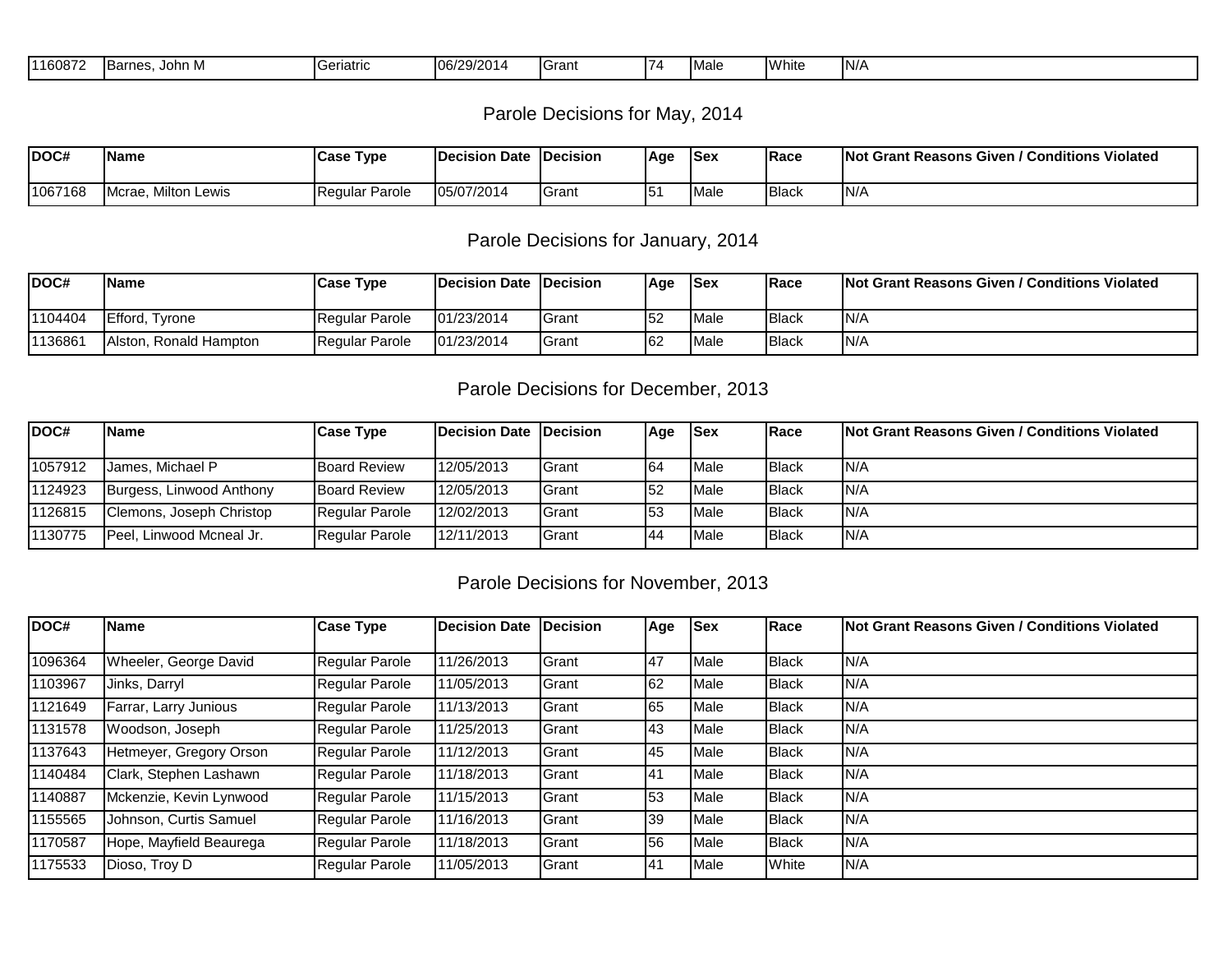#### Parole Decisions for October, 2013

| DOC#    | <b>IName</b>                  | Case Type             | Decision Date Decision |                | Age | <b>ISex</b> | <b>IRace</b> | <b>Not Grant Reasons Given / Conditions Violated</b> |
|---------|-------------------------------|-----------------------|------------------------|----------------|-----|-------------|--------------|------------------------------------------------------|
| 1004603 | Mosby, Stuart Leon            | Regular Parole        | 10/09/2013             | <b>I</b> Grant | 41  | Male        | Black        | IN/A                                                 |
| 1009793 | Conner, Jimmy                 | Regular Parole        | 10/29/2013             | <b>I</b> Grant | 73  | Male        | <b>White</b> | IN/A                                                 |
| 1014817 | Hairston, Anthony M           | Regular Parole        | 10/16/2013             | <b>I</b> Grant | 146 | Male        | <b>Black</b> | IN/A                                                 |
| 1072792 | Foreman, Billy Leon           | <b>Regular Parole</b> | 10/31/2013             | <b>I</b> Grant | 146 | <b>Male</b> | <b>Black</b> | IN/A                                                 |
| 1111622 | <b>Tipton, Brian Lawrence</b> | <b>Regular Parole</b> | 10/23/2013             | <b>I</b> Grant | 31  | Male        | <b>White</b> | IN/A                                                 |
| 1114775 | Jones, William Albert         | <b>Regular Parole</b> | 10/30/2013             | <b>I</b> Grant | 58  | Male        | Black        | IN/A                                                 |
| 1129347 | Fegans, Ardie Rostell         | Regular Parole        | 10/02/2013             | <b>I</b> Grant | 147 | Male        | <b>Black</b> | IN/A                                                 |
| 1157630 | Hanvey, Edward Franklin       | Regular Parole        | 10/02/2013             | <b>I</b> Grant | 70  | Male        | White        | IN/A                                                 |

### Parole Decisions for September, 2013

| DOC#    | <b>IName</b>                | <b>Case Type</b>      | Decision Date Decision |                | Age             | <b>ISex</b> | <b>IRace</b>   | <b>INot Grant Reasons Given / Conditions Violated</b> |
|---------|-----------------------------|-----------------------|------------------------|----------------|-----------------|-------------|----------------|-------------------------------------------------------|
| 1050750 | Duff. Randall Richard       | <b>Regular Parole</b> | 09/24/2013             | <b>I</b> Grant | <b>156</b>      | Male        | <b>White</b>   | IN/A                                                  |
| 1084168 | Baines, Vernon L            | Regular Parole        | 09/17/2013             | <b>I</b> Grant | 161             | Male        | <b>I</b> Black | IN/A                                                  |
| 1094427 | <b>Wills, Michael P</b>     | <b>Regular Parole</b> | 09/09/2013             | Grant          | 49              | Male        | <b>I</b> Black | IN/A                                                  |
| 1159995 | IChatman. Rodrick Bernard   | Regular Parole        | 09/23/2013             | <b>I</b> Grant | 149             | Male        | Black          | IN/A                                                  |
| 1165012 | <b>ISollami, Kevin Jack</b> | <b>Regular Parole</b> | 09/09/2013             | Grant          | 15 <sup>1</sup> | Male        | <b>I</b> White | IN/A                                                  |

### Parole Decisions for July, 2013

| IDOC#   | <b>Name</b>              | <b>Case Type</b>    | Decision Date Decision |                | Age        | <b>ISex</b> | Race           | <b>Not Grant Reasons Given / Conditions Violated</b> |
|---------|--------------------------|---------------------|------------------------|----------------|------------|-------------|----------------|------------------------------------------------------|
|         |                          |                     |                        |                |            |             |                |                                                      |
| 1030539 | Cherry, Bernard II       | <b>Board Review</b> | 07/26/2013             | <b>I</b> Grant | <b>143</b> | Male        | <b>I</b> Black | IN/A                                                 |
| 1033830 | Hall, Willard Coon       | Regular Parole      | 07/09/2013             | <b>I</b> Grant | 79         | Male        | <b>White</b>   | IN/A                                                 |
| 1057299 | Slaydon, Cabell Jeffery  | Regular Parole      | 07/03/2013             | <b>I</b> Grant | 64         | Male        | <b>White</b>   | IN/A                                                 |
| 1060588 | Hairston, Kennedy Joseph | Regular Parole      | 07/26/2013             | <b>I</b> Grant | 156        | Male        | <b>I</b> Black | IN/A                                                 |
| 1168433 | Boyd, Robert Lee Jr.     | Geriatric           | 07/31/2013             | <b>I</b> Grant | 73         | Male        | <b>White</b>   | IN/A                                                 |

| $\overline{DOC#}$ | <b>Name</b> | ⊺vpe<br>∪u. ∪ | Date<br>:ısı∩r | <b>IDecision</b> | <b>IAge</b> | <b>ISex</b> | <b>Daco</b><br>ικαιτ | .<br>.<br>INc<br><b>ੋ Violate</b> ∟<br>Given<br>ำran⊾<br>Reasons<br>' Conditions |
|-------------------|-------------|---------------|----------------|------------------|-------------|-------------|----------------------|----------------------------------------------------------------------------------|
|                   |             |               |                |                  |             |             |                      |                                                                                  |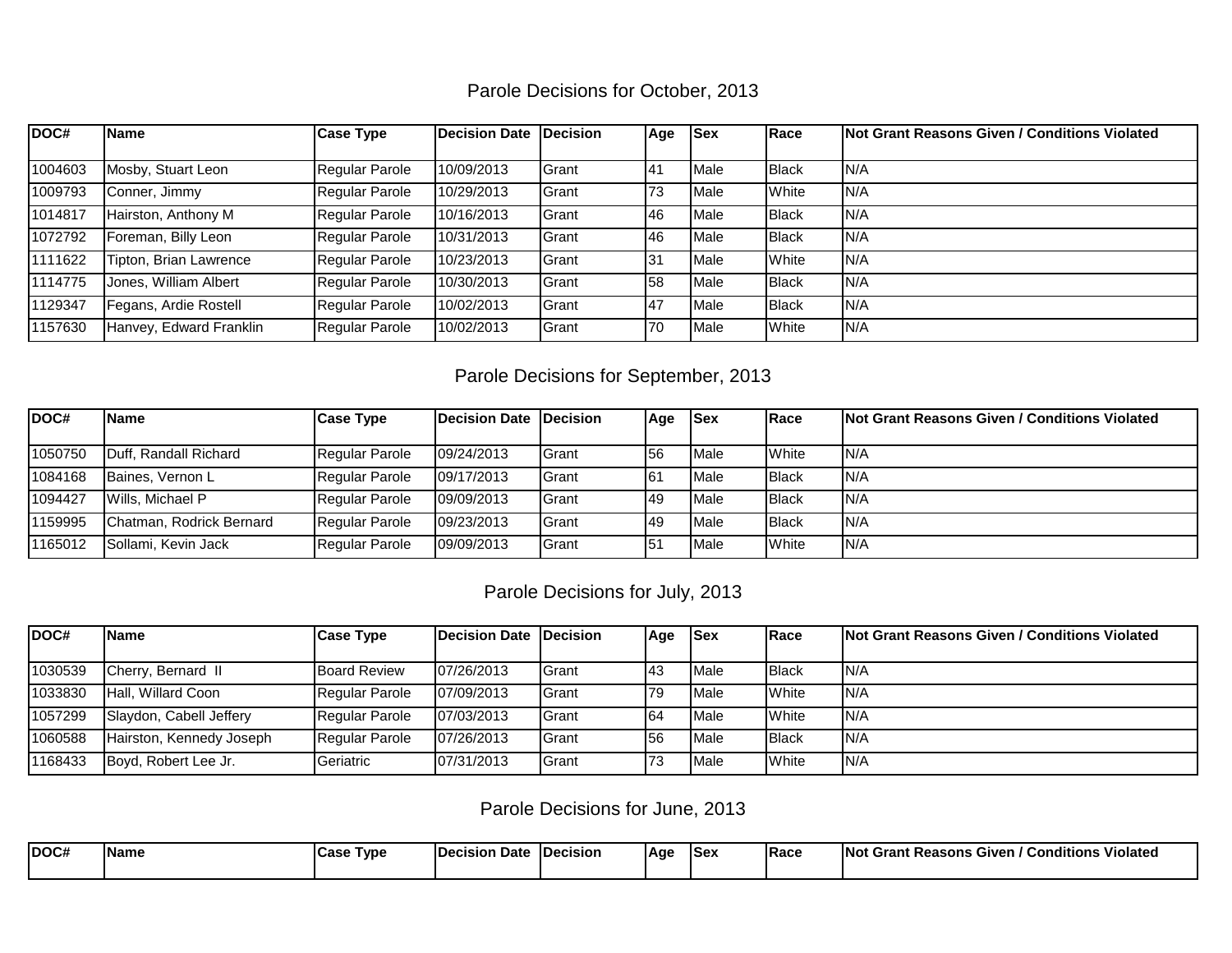| 1029358 | Rogers, Steven Walter     | Regular Parole        | 06/26/2013 | <b>I</b> Grant | 165 | <b>Male</b>    | <b>I</b> Black | IN/A |
|---------|---------------------------|-----------------------|------------|----------------|-----|----------------|----------------|------|
| 1072120 | Russell-El, Ernest Jerome | <b>Regular Parole</b> | 06/06/2013 | <b>I</b> Grant | 57  | <b>Male</b>    | <b>I</b> Black | IN/A |
| 1077053 | Corey, James David Allen  | Regular Parole        | 06/05/2013 | <b>I</b> Grant | 153 | Male           | <b>I</b> Black | IN/A |
| 1115653 | Grinnell, Donald Lee      | Regular Parole        | 06/13/2013 | <b>I</b> Grant | 148 | <b>Male</b>    | <b>White</b>   | IN/A |
| 1205609 | Choate, Nikeya Shanawan   | Regular Parole        | 06/27/2013 | <b>I</b> Grant | 38  | <b>IFemale</b> | <b>IBlack</b>  | IN/A |

| DOC#    | <b>IName</b>              | <b>Case Type</b>      | Decision Date Decision |                | Age | <b>ISex</b> | Race           | <b>Not Grant Reasons Given / Conditions Violated</b> |
|---------|---------------------------|-----------------------|------------------------|----------------|-----|-------------|----------------|------------------------------------------------------|
|         |                           |                       |                        |                |     |             |                |                                                      |
| 1016350 | Harris, Damon Antione     | Regular Parole        | 05/06/2013             | <b>I</b> Grant | 142 | Male        | <b>I</b> Black | IN/A                                                 |
| 1045041 | David. Antonio D          | <b>Regular Parole</b> | 05/21/2013             | <b>I</b> Grant | 54  | Male        | <b>I</b> Black | IN/A                                                 |
| 1109069 | Jones, William Ernest Jr. | Regular Parole        | 05/29/2013             | <b>I</b> Grant | 153 | Male        | <b>Black</b>   | IN/A                                                 |
| 1134137 | Mills, Marion Elizabeth   | Regular Parole        | 05/06/2013             | <b>I</b> Grant | 52  | Female      | Black          | IN/A                                                 |
| 1145936 | Mayo, Alonzo Fitzgera     | Regular Parole        | 05/08/2013             | <b>I</b> Grant | 48  | Male        | <b>Black</b>   | IN/A                                                 |
| 1150055 | Abdullah, Zayid Mohammed  | <b>Regular Parole</b> | 05/21/2013             | <b>I</b> Grant | 50  | Male        | <b>White</b>   | IN/A                                                 |

# Parole Decisions for December, 2012

| DOC#    | <b>Name</b>        | <b>Case Type</b>             | Decision Date | <b>IDecision</b> | Age | <b>Sex</b>  | Race         | <b>Not Grant Reasons Given / Conditions Violated</b>                                                                                                                                                                                               |
|---------|--------------------|------------------------------|---------------|------------------|-----|-------------|--------------|----------------------------------------------------------------------------------------------------------------------------------------------------------------------------------------------------------------------------------------------------|
| 1034212 | Rolfe, Max Duane   | <b>Geriatric</b>             | 12/12/2012    | <b>I</b> Grant   | 71  | <b>Male</b> | <b>White</b> | IN/A                                                                                                                                                                                                                                               |
| 1186460 | Armstrong, Richard | Violation Hearing 12/03/2012 |               | Revoke           | 56  | Male        | Black        | 01. I will obey all Federal, State and local laws and<br>ordinances.                                                                                                                                                                               |
|         |                    |                              |               |                  |     |             |              | [02. I will report any arrest, including traffic tickets, within  <br>3 days to the Probation and Parole Officer.                                                                                                                                  |
|         |                    |                              |               |                  |     |             |              | 04. I will report in person or by telephone to the<br>Probation and Parole office listed below within three<br>working days of my release from incarceration, and as<br>lotherwise instructed thereafter.                                          |
|         |                    |                              |               |                  |     |             |              | 10. I will not change my residence without the<br>Ipermission of the Probation and Parole Officer. I will<br>not leave the State of Virginia or travel outside of a<br>designated area without permission of the Probation<br>land Parole Officer. |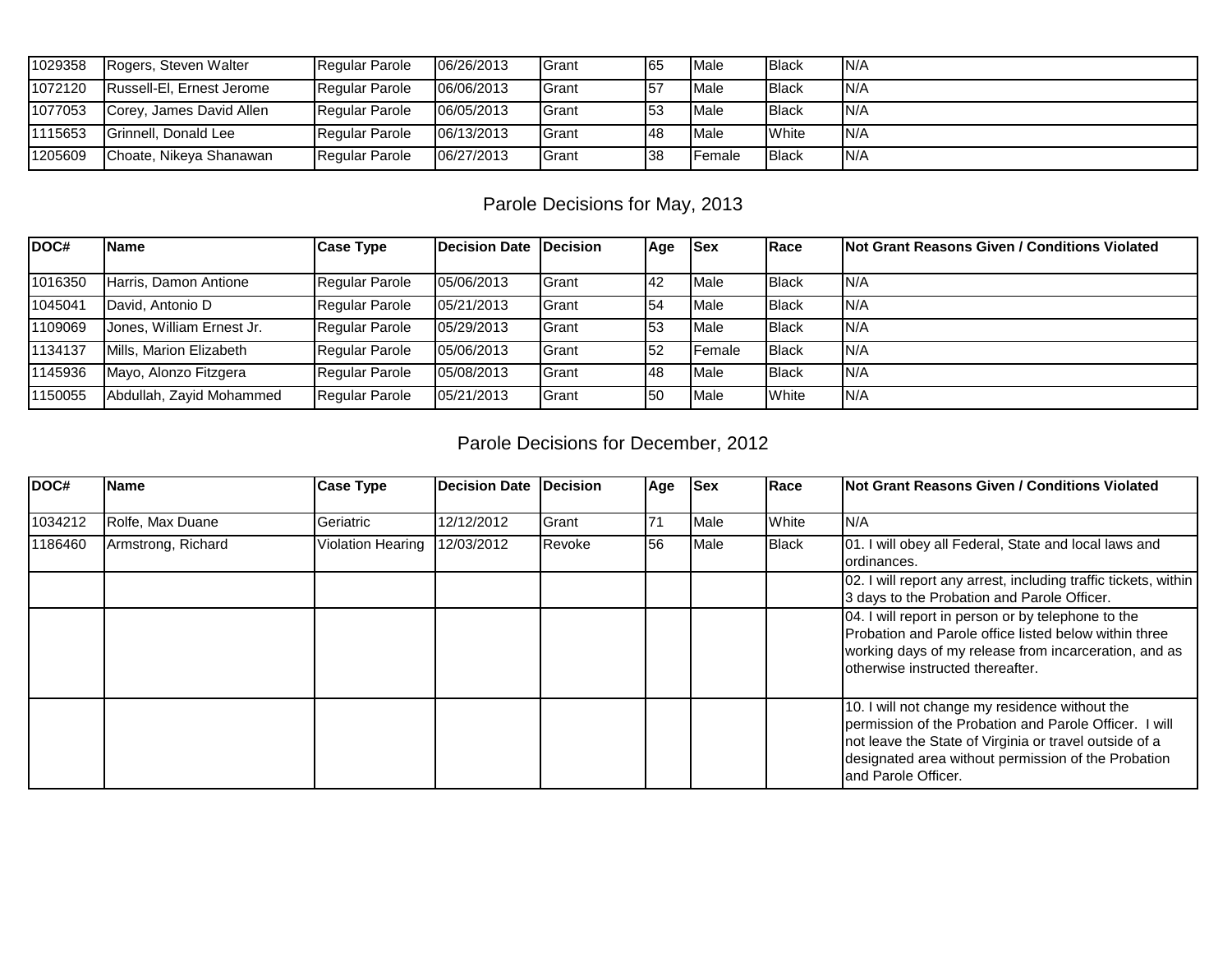|         |                            |                              |        |           |             |                | 11. I will not abscond from supervision. I understand I<br>will be considered an absconder when my whereabouts<br>are no longer known to my supervising officer. I freely,<br>voluntarily and intelligently waive any right I may have<br>to extradition if arrested outside of Virginia. |
|---------|----------------------------|------------------------------|--------|-----------|-------------|----------------|-------------------------------------------------------------------------------------------------------------------------------------------------------------------------------------------------------------------------------------------------------------------------------------------|
| 1434310 | Johnson, Christopher Devoe | Violation Hearing 12/04/2012 | Revoke | <b>26</b> | <b>Male</b> | <b>I</b> Black | [01. I will obey all Federal, State and local laws and<br>lordinances.                                                                                                                                                                                                                    |

## Parole Decisions for November, 2012

| DOC#    | <b>IName</b>                   | <b>Case Type</b>             | Decision Date | <b>IDecision</b>      | Age        | <b>ISex</b> | <b>IRace</b>   | <b>Not Grant Reasons Given / Conditions Violated</b> |
|---------|--------------------------------|------------------------------|---------------|-----------------------|------------|-------------|----------------|------------------------------------------------------|
|         |                                |                              |               |                       |            |             |                |                                                      |
| 1146644 | Atkinson, Richard Harold       | Geriatric                    | 11/29/2012    | <b>I</b> Grant        | 165        | Male        | <b>White</b>   | IN/A                                                 |
| 1019900 | Edmonds, Donald Lewis          | Regular Parole               | 11/27/2012    | <b>I</b> Grant        | <b>150</b> | Male        | <b>White</b>   | IN/A                                                 |
| 1114176 | Nowell, James Conrad           | Regular Parole               | 11/29/2012    | <b>I</b> Grant        | 54         | Male        | <b>I</b> Black | N/A                                                  |
| 1111561 | Satterfield, Preston Leroy Jr. | Regular Parole               | 11/27/2012    | Grant                 | 55         | Male        | <b>White</b>   | IN/A                                                 |
| 1190544 | Hamiel, Jami Omar              | Violation Hearing 11/20/2012 |               | Continue on<br>Parole | 130        | Male        | <b>Black</b>   | IN/A                                                 |

## Parole Decisions for October, 2012

| DOC#    | <b>Name</b>               | <b>Case Type</b>             | <b>Decision Date</b> | <b>IDecision</b>      | Age | <b>Sex</b>  | <b>IRace</b> | <b>Not Grant Reasons Given / Conditions Violated</b>                                                                                                                                                                                              |
|---------|---------------------------|------------------------------|----------------------|-----------------------|-----|-------------|--------------|---------------------------------------------------------------------------------------------------------------------------------------------------------------------------------------------------------------------------------------------------|
| 1392444 | Deboy, Christopher Vaughn | Violation Hearing 10/23/2012 |                      | Continue on<br>Parole | 39  | Male        | <b>White</b> | N/A                                                                                                                                                                                                                                               |
| 1298652 | Hatcher, Bradley Glen     | Violation Hearing 10/02/2012 |                      | Revoke                | 137 | <b>Male</b> | White        |                                                                                                                                                                                                                                                   |
|         |                           |                              |                      |                       |     |             |              | [07. I will not use alcoholic beverages to the extent that it<br>disrupts or interferes with my employment or orderly<br>Iconduct.                                                                                                                |
|         |                           |                              |                      |                       |     |             |              | 08. I will not unlawfully use, possess or distribute<br>controlled substances or related paraphernalia.                                                                                                                                           |
| 1373473 | Johnson, Jason Carl       | Violation Hearing 10/26/2012 |                      | Revoke                | 35  | Male        | <b>White</b> | 10. I will not change my residence without the<br>permission of the Probation and Parole Officer. I will<br>not leave the State of Virginia or travel outside of a<br>designated area without permission of the Probation<br>land Parole Officer. |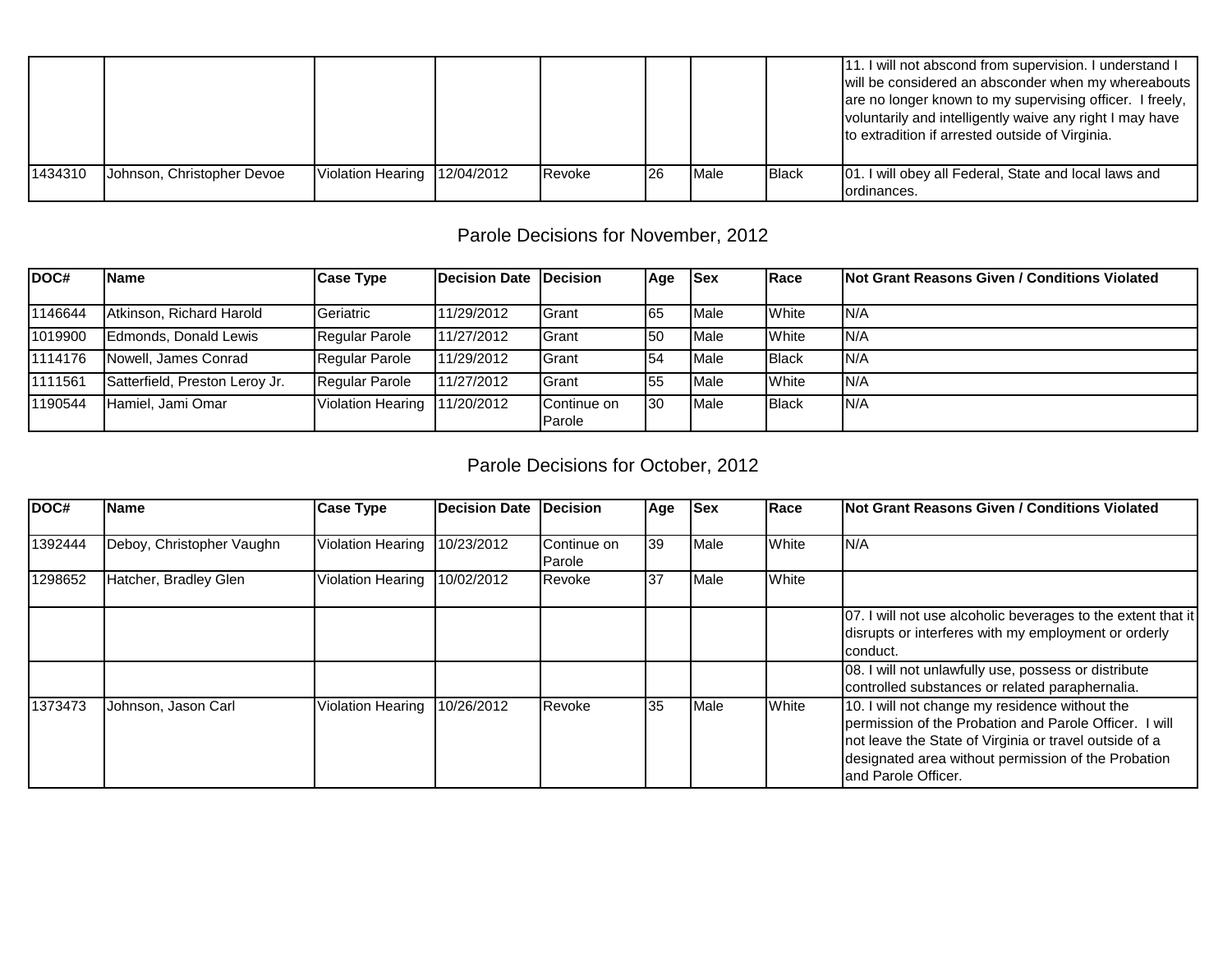|         |                         |                              |               |    |       |              | 11. I will not abscond from supervision. I understand I<br>will be considered an absconder when my whereabouts<br>are no longer known to my supervising officer. I freely,<br>voluntarily and intelligently waive any right I may have<br>to extradition if arrested outside of Virginia. |
|---------|-------------------------|------------------------------|---------------|----|-------|--------------|-------------------------------------------------------------------------------------------------------------------------------------------------------------------------------------------------------------------------------------------------------------------------------------------|
| 1313457 | Nesbitt, Thomas Webster | Violation Hearing 10/09/2012 | <b>Revoke</b> | 63 | ∎Male | <b>Black</b> | [01. I will obey all Federal, State and local laws and                                                                                                                                                                                                                                    |
|         |                         |                              |               |    |       |              | lordinances.                                                                                                                                                                                                                                                                              |

## Parole Decisions for September, 2012

| DOC#    | Name                      | <b>Case Type</b>         | <b>Decision Date</b> | <b>Decision</b> | Age             | <b>Sex</b> | Race         | <b>INot Grant Reasons Given / Conditions Violated</b>                                                                                                                                                                                            |
|---------|---------------------------|--------------------------|----------------------|-----------------|-----------------|------------|--------------|--------------------------------------------------------------------------------------------------------------------------------------------------------------------------------------------------------------------------------------------------|
| 1420944 | Ayala, Hector Manuel      | Regular Parole           | 09/18/2012           | Grant           | 26              | Male       | White        | N/A                                                                                                                                                                                                                                              |
| 1125620 | Bellamy, Anthony Eugene   | Regular Parole           | 09/19/2012           | Grant           | 47              | Male       | Black        | N/A                                                                                                                                                                                                                                              |
| 1412606 | Canter, Matthew Allen     | Regular Parole           | 09/12/2012           | Grant           | 27              | Male       | White        | N/A                                                                                                                                                                                                                                              |
| 1425978 | Saunders, Adrian Cortez   | <b>Regular Parole</b>    | 09/12/2012           | Grant           | $\overline{26}$ | Male       | <b>Black</b> | N/A                                                                                                                                                                                                                                              |
| 1003771 | Westberry, Alvin Royce    | Regular Parole           | 09/26/2012           | Grant           | 75              | Male       | White        | N/A                                                                                                                                                                                                                                              |
| 1440023 | Adams, Cassandra Elizabet | Violation Hearing        | 09/27/2012           | Revoke          | 53              | Female     | <b>Black</b> |                                                                                                                                                                                                                                                  |
|         |                           |                          |                      |                 |                 |            |              | 04. I will report in person or by telephone to the<br>Probation and Parole office listed below within three<br>working days of my release from incarceration, and as<br>otherwise instructed thereafter.                                         |
|         |                           |                          |                      |                 |                 |            |              | 06. I will follow the Probation and Parole Officer's<br>instructions and will be truthful, cooperative, and report<br>as instructed.                                                                                                             |
|         |                           |                          |                      |                 |                 |            |              | 08. I will not unlawfully use, possess or distribute<br>controlled substances or related paraphernalia.                                                                                                                                          |
| 1371865 | Bright, Richard Samuel    | <b>Violation Hearing</b> | 09/20/2012           | Revoke          | 35              | Male       | White        | 04. I will report in person or by telephone to the<br>Probation and Parole office listed below within three<br>working days of my release from incarceration, and as<br>otherwise instructed thereafter.                                         |
|         |                           |                          |                      |                 |                 |            |              | 06. I will follow the Probation and Parole Officer's<br>instructions and will be truthful, cooperative, and report<br>as instructed.                                                                                                             |
|         |                           |                          |                      |                 |                 |            |              | 10. I will not change my residence without the<br>permission of the Probation and Parole Officer. I will<br>not leave the State of Virginia or travel outside of a<br>designated area without permission of the Probation<br>and Parole Officer. |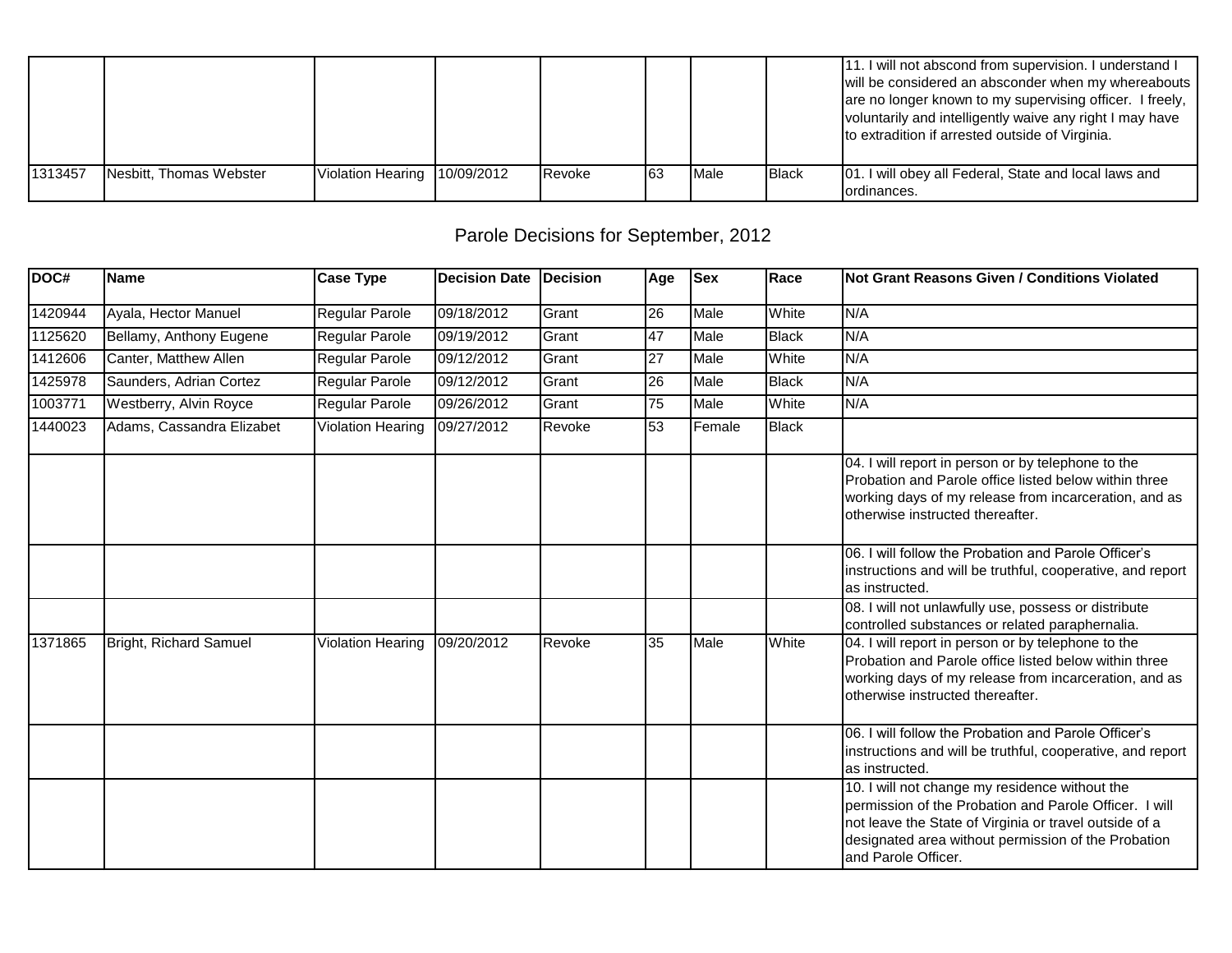| 1435693 | Hackey, Douglas Maurice III | Violation Hearing 09/07/2012 | Revoke | 32 | Male | <b>White</b> | 01. I will obey all Federal, State and local laws and            |
|---------|-----------------------------|------------------------------|--------|----|------|--------------|------------------------------------------------------------------|
|         |                             |                              |        |    |      |              | lordinances.                                                     |
|         |                             |                              |        |    |      |              | [02. I will report any arrest, including traffic tickets, within |
|         |                             |                              |        |    |      |              | 3 days to the Probation and Parole Officer.                      |
|         |                             |                              |        |    |      |              | 08. I will not unlawfully use, possess or distribute             |
|         |                             |                              |        |    |      |              | controlled substances or related paraphernalia.                  |

# Parole Decisions for August, 2012

| DOC#    | <b>IName</b>           | Case Type                    | Decision Date Decision |                       | Age       | <b>Sex</b>  | <b>IRace</b>   | <b>Not Grant Reasons Given / Conditions Violated</b>                  |
|---------|------------------------|------------------------------|------------------------|-----------------------|-----------|-------------|----------------|-----------------------------------------------------------------------|
|         |                        |                              |                        |                       |           |             |                |                                                                       |
| 1086340 | Drumgoole, Jeffrey     | Regular Parole               | 08/29/2012             | <b>I</b> Grant        | <b>42</b> | Male        | <b>I</b> Black | IN/A                                                                  |
| 1083091 | Burton, Mark Allen     | Violation Hearing 08/08/2012 |                        | Continue on<br>Parole | 47        | <b>Male</b> | <b>I</b> Black | IN/A                                                                  |
| 1181975 | Jordan, Herbert Milton | Violation Hearing 08/02/2012 |                        | <b>Revoke</b>         | 38        | Male        | <b>Black</b>   | 01. I will obey all Federal, State and local laws and<br>lordinances. |
| 1189644 | Owens, Stevie Denver   | Violation Hearing 08/13/2012 |                        | <b>I</b> Revoke       | 52        | <b>Male</b> | <b>White</b>   | 01. I will obey all Federal, State and local laws and<br>lordinances. |

| DOC#    | <b>Name</b>             | Case Type                    | <b>Decision Date</b> | <b>IDecision</b> | Age | <b>Sex</b> | <b>IRace</b> | INot Grant Reasons Given / Conditions Violated                                                                                                                                                                                                                                              |
|---------|-------------------------|------------------------------|----------------------|------------------|-----|------------|--------------|---------------------------------------------------------------------------------------------------------------------------------------------------------------------------------------------------------------------------------------------------------------------------------------------|
| 1413352 | Boggs, Jeffrey Alan     | Violation Hearing            | 07/02/2012           | Revoke           | 26  | Male       | White        | 04. I will report in person or by telephone to the<br>Probation and Parole office listed below within three<br>working days of my release from incarceration, and as<br>lotherwise instructed thereafter.                                                                                   |
|         |                         |                              |                      |                  |     |            |              | 106. I will follow the Probation and Parole Officer's<br>instructions and will be truthful, cooperative, and report<br>las instructed.                                                                                                                                                      |
|         |                         |                              |                      |                  |     |            |              | 11. I will not abscond from supervision. I understand I<br>will be considered an absconder when my whereabouts  <br>are no longer known to my supervising officer. I freely,<br>voluntarily and intelligently waive any right I may have<br>to extradition if arrested outside of Virginia. |
| 1166260 | Calloway, Kenneth Leroy | Violation Hearing 07/02/2012 |                      | Revoke           | 52  | Male       | <b>Black</b> | 03. I will maintain regular employment and I will notify<br>the Probation and Parole Officer promptly of any<br>changes in my employment.                                                                                                                                                   |
|         |                         |                              |                      |                  |     |            |              | 06. I will follow the Probation and Parole Officer's<br>instructions and will be truthful, cooperative, and report<br>las instructed.                                                                                                                                                       |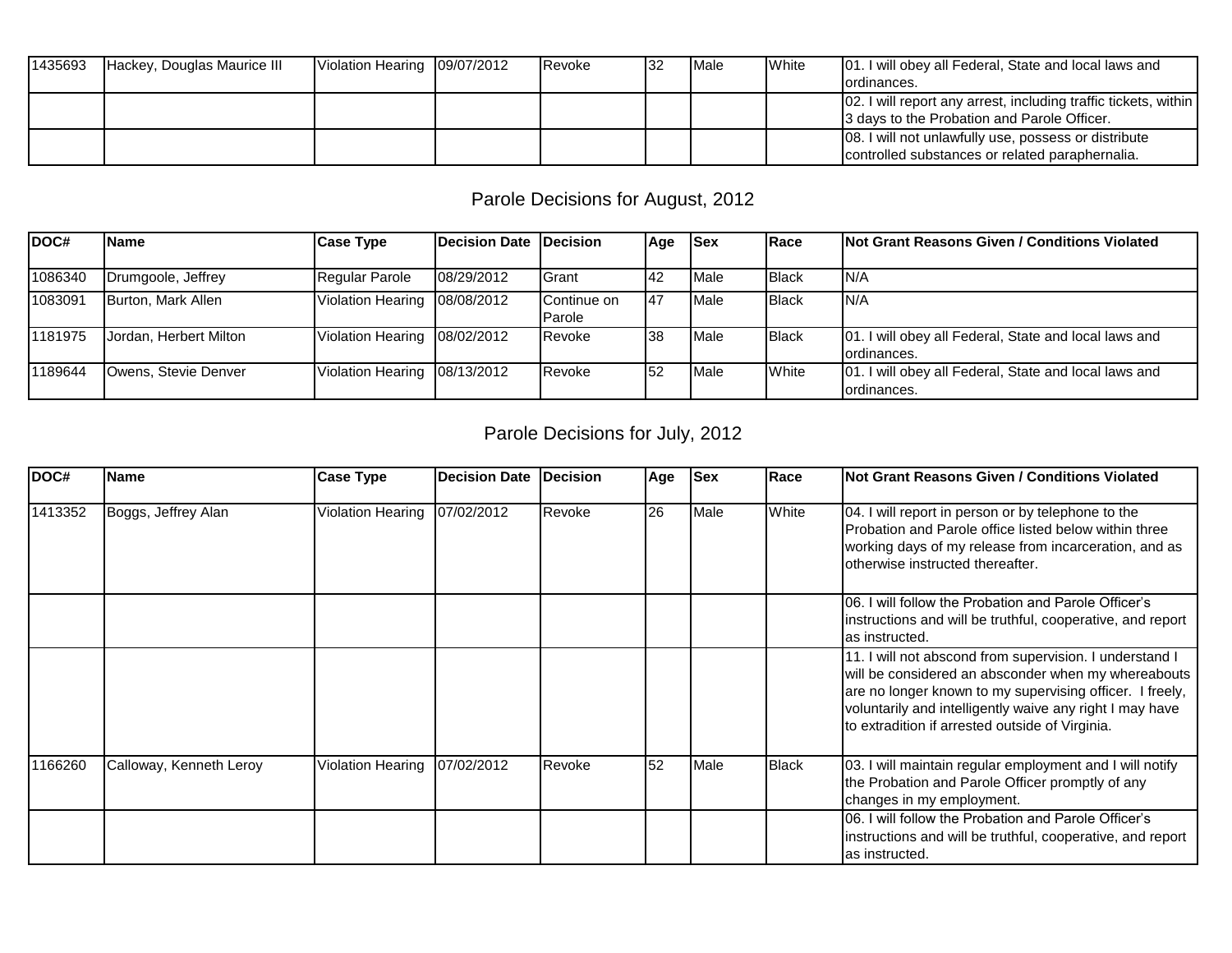|         |                     |                              |            |        |                 |      |              | 10. I will not change my residence without the<br>permission of the Probation and Parole Officer. I will<br>not leave the State of Virginia or travel outside of a<br>designated area without permission of the Probation<br>and Parole Officer.                                          |
|---------|---------------------|------------------------------|------------|--------|-----------------|------|--------------|-------------------------------------------------------------------------------------------------------------------------------------------------------------------------------------------------------------------------------------------------------------------------------------------|
|         |                     |                              |            |        |                 |      |              | 11. I will not abscond from supervision. I understand I<br>will be considered an absconder when my whereabouts<br>are no longer known to my supervising officer. I freely,<br>voluntarily and intelligently waive any right I may have<br>to extradition if arrested outside of Virginia. |
| 1309711 | Carter, Edward Lee  | <b>Violation Hearing</b>     | 07/05/2012 | Revoke | 58              | Male | Black        | 01. I will obey all Federal, State and local laws and<br>ordinances.                                                                                                                                                                                                                      |
|         |                     |                              |            |        |                 |      |              | 06. I will follow the Probation and Parole Officer's<br>instructions and will be truthful, cooperative, and report<br>las instructed.                                                                                                                                                     |
| 1046579 | Logan, Alphonso G   | Violation Hearing            | 07/11/2012 | Revoke | 59              | Male | Black        | 08. I will not unlawfully use, possess or distribute<br>controlled substances or related paraphernalia.                                                                                                                                                                                   |
| 1164327 | Ross, David Alan    | <b>Violation Hearing</b>     | 07/31/2012 | Revoke | 49              | Male | Black        | 02. I will report any arrest, including traffic tickets, within<br>3 days to the Probation and Parole Officer.                                                                                                                                                                            |
| 1003676 | Yates, Gregory Dino | Violation Hearing 07/02/2012 |            | Revoke | $\overline{58}$ | Male | <b>Black</b> | 01. I will obey all Federal, State and local laws and<br>lordinances.                                                                                                                                                                                                                     |
|         |                     |                              |            |        |                 |      |              | 04. I will report in person or by telephone to the<br>Probation and Parole office listed below within three<br>working days of my release from incarceration, and as<br>otherwise instructed thereafter.                                                                                  |
|         |                     |                              |            |        |                 |      |              | 08. I will not unlawfully use, possess or distribute<br>controlled substances or related paraphernalia.                                                                                                                                                                                   |
|         |                     |                              |            |        |                 |      |              | 11. I will not abscond from supervision. I understand I<br>will be considered an absconder when my whereabouts<br>are no longer known to my supervising officer. I freely,<br>voluntarily and intelligently waive any right I may have<br>to extradition if arrested outside of Virginia. |

| DOC#    | <b>IName</b>            | Case Type                    | Decision Date Decision |                | Aqe | <b>Sex</b>    | <b>IRace</b>   | Not Grant Reasons Given / Conditions Violated |
|---------|-------------------------|------------------------------|------------------------|----------------|-----|---------------|----------------|-----------------------------------------------|
| 1051501 | Etheridge, Wilson Lavon | <b>IReqular Parole</b>       | 06/05/2012             | <b>I</b> Grant | 155 | <b>Male</b>   | <b>I</b> Black | IN/A                                          |
| 1024469 | Morton, James Allen     | <b>I</b> Regular Parole      | 06/22/2012             | <b>I</b> Grant | 44  | <b>Male</b>   | <b>I</b> Black | IN/A                                          |
| 1305542 | <b>IPowell, Isaac</b>   | Violation Hearing 06/11/2012 |                        | Discharge      | 147 | <b>I</b> Male | <b>I</b> Black | IN/A                                          |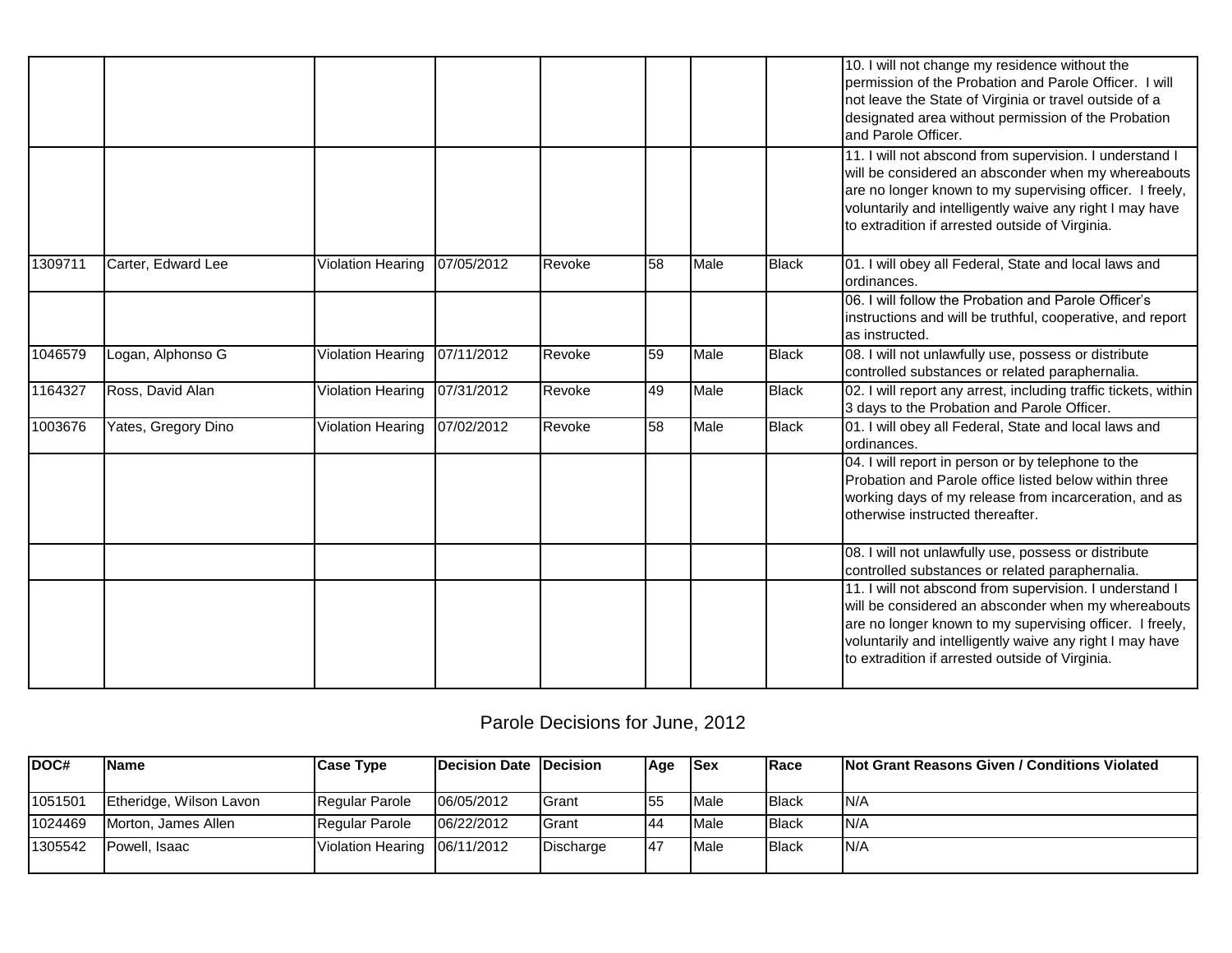| 1425560 | Belk, Paul R            | Violation Hearing 06/06/2012 |            | Revoke | $\overline{27}$ | Male | <b>Black</b> | 04. I will report in person or by telephone to the<br>Probation and Parole office listed below within three<br>working days of my release from incarceration, and as<br>otherwise instructed thereafter.                                                                                  |
|---------|-------------------------|------------------------------|------------|--------|-----------------|------|--------------|-------------------------------------------------------------------------------------------------------------------------------------------------------------------------------------------------------------------------------------------------------------------------------------------|
|         |                         |                              |            |        |                 |      |              | 10. I will not change my residence without the<br>permission of the Probation and Parole Officer. I will<br>not leave the State of Virginia or travel outside of a<br>designated area without permission of the Probation<br>and Parole Officer.                                          |
| 1112862 | Bowman, Blaine Eric     | <b>Violation Hearing</b>     | 06/20/2012 | Revoke | 57              | Male | <b>Black</b> | 06. I will follow the Probation and Parole Officer's<br>instructions and will be truthful, cooperative, and report<br>as instructed.                                                                                                                                                      |
|         |                         |                              |            |        |                 |      |              | 11. I will not abscond from supervision. I understand I<br>will be considered an absconder when my whereabouts<br>are no longer known to my supervising officer. I freely,<br>voluntarily and intelligently waive any right I may have<br>to extradition if arrested outside of Virginia. |
|         |                         |                              |            |        |                 |      |              | 12. I will register and comply with the Sex Offender and<br>Crimes against Minors Registry requirements.                                                                                                                                                                                  |
| 1027006 | Curtis, Jerry Forrest   | Violation Hearing            | 06/04/2012 | Revoke | 57              | Male | White        | 06. I will follow the Probation and Parole Officer's<br>instructions and will be truthful, cooperative, and report<br>as instructed.                                                                                                                                                      |
|         |                         |                              |            |        |                 |      |              | 11. I will not abscond from supervision. I understand I<br>will be considered an absconder when my whereabouts<br>are no longer known to my supervising officer. I freely,<br>voluntarily and intelligently waive any right I may have<br>to extradition if arrested outside of Virginia. |
| 1278195 | Murphy, Michael Francis | Violation Hearing            | 06/12/2012 | Revoke | 35              | Male | White        | 06. I will follow the Probation and Parole Officer's<br>instructions and will be truthful, cooperative, and report<br>as instructed.                                                                                                                                                      |
| 1420576 | Nicholas, Frank         | Violation Hearing            | 06/19/2012 | Revoke | 32              | Male | White        |                                                                                                                                                                                                                                                                                           |
|         |                         |                              |            |        |                 |      |              | 06. I will follow the Probation and Parole Officer's<br>instructions and will be truthful, cooperative, and report<br>as instructed.                                                                                                                                                      |
|         |                         |                              |            |        |                 |      |              | 11. I will not abscond from supervision. I understand I<br>will be considered an absconder when my whereabouts<br>are no longer known to my supervising officer. I freely,<br>voluntarily and intelligently waive any right I may have<br>to extradition if arrested outside of Virginia. |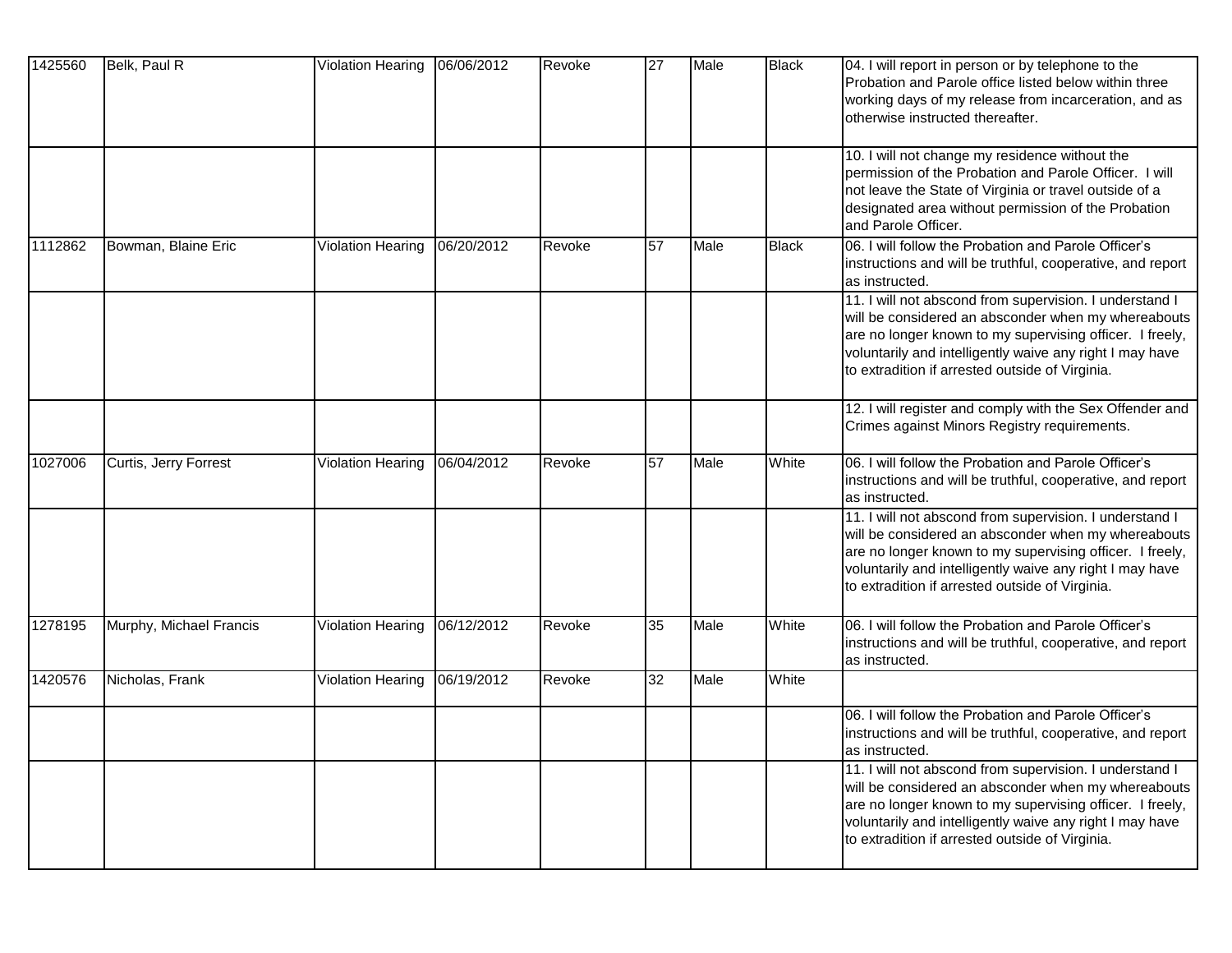| 1114927 | Woods, John Robert | Violation Hearing 06/12/2012 | <b>I</b> Revoke | 44 | <b>Male</b> | <b>Black</b> | [01. I will obey all Federal, State and local laws and<br>ordinances.                                                                                                                                                                                                                     |
|---------|--------------------|------------------------------|-----------------|----|-------------|--------------|-------------------------------------------------------------------------------------------------------------------------------------------------------------------------------------------------------------------------------------------------------------------------------------------|
|         |                    |                              |                 |    |             |              | 11. I will not abscond from supervision. I understand I<br>will be considered an absconder when my whereabouts<br>are no longer known to my supervising officer. I freely,<br>voluntarily and intelligently waive any right I may have<br>to extradition if arrested outside of Virginia. |

| DOC#    | <b>Name</b>            | <b>Case Type</b>              | <b>Decision Date</b> | <b>IDecision</b> | Age | <b>Sex</b> | Race         | <b>INot Grant Reasons Given / Conditions Violated</b>                                                                                                                                                                                                                                     |
|---------|------------------------|-------------------------------|----------------------|------------------|-----|------------|--------------|-------------------------------------------------------------------------------------------------------------------------------------------------------------------------------------------------------------------------------------------------------------------------------------------|
| 1008774 | Apperson, Walter       | Regular Parole                | 05/16/2012           | Grant            | 63  | Male       | Black        | IN/A                                                                                                                                                                                                                                                                                      |
| 1169907 | Frye, Clarence Edwards | Regular Parole                | 05/23/2012           | Grant            | 68  | Male       | Black        | N/A                                                                                                                                                                                                                                                                                       |
| 1064646 | Hill, Michael Leon     | Regular Parole                | 05/16/2012           | Grant            | 62  | Male       | <b>Black</b> | IN/A                                                                                                                                                                                                                                                                                      |
| 1060315 | Jones, Melvin          | Regular Parole                | 05/18/2012           | <b>I</b> Grant   | 57  | Male       | Black        | IN/A                                                                                                                                                                                                                                                                                      |
| 1038784 | Miller, Barry Anthony  | Regular Parole                | 05/16/2012           | Grant            | 47  | Male       | White        | N/A                                                                                                                                                                                                                                                                                       |
| 1038104 | Winn, Curtis Leon      | Regular Parole                | 05/16/2012           | Grant            | 52  | Male       | Black        | N/A                                                                                                                                                                                                                                                                                       |
| 1199647 | Fuller, Dan R          | Violation Hearing             | 05/24/2012           | Revoke           | 58  | Male       | White        | 11. I will not abscond from supervision. I understand I<br>will be considered an absconder when my whereabouts<br>are no longer known to my supervising officer. I freely,<br>voluntarily and intelligently waive any right I may have<br>to extradition if arrested outside of Virginia. |
| 1377721 | Gaskins, Kevin Brian   | Violation Hearing 05/21/2012  |                      | Revoke           | 35  | Male       | White        | 08. I will not unlawfully use, possess or distribute<br>controlled substances or related paraphernalia.                                                                                                                                                                                   |
| 1133818 | Mayo, James Alexander  | Violation Hearing 105/07/2012 |                      | Revoke           | 48  | Male       | Black        | [01. I will obey all Federal, State and local laws and<br>ordinances.                                                                                                                                                                                                                     |

# Parole Decisions for April, 2012

| DOC#    | <b>IName</b>             | <b>Case Type</b>             | Decision Date Decision |                       | Age        | <b>Sex</b> | <b>IRace</b> | <b>Not Grant Reasons Given / Conditions Violated</b> |
|---------|--------------------------|------------------------------|------------------------|-----------------------|------------|------------|--------------|------------------------------------------------------|
| 1159627 | Gilliam, Harold Dammarow | Regular Parole               | 04/25/2012             | <b>I</b> Grant        | 147        | Male       | <b>Black</b> | N/A                                                  |
| 1121083 | Hubert, Marlon Leonard   | Regular Parole               | 04/09/2012             | <b>I</b> Grant        | 143        | Male       | <b>Black</b> | IN/A                                                 |
| 1128432 | Jones, Robert L Jr.      | <b>Regular Parole</b>        | 04/14/2012             | <b>I</b> Grant        | 62         | Male       | <b>Black</b> | IN/A                                                 |
| 1105475 | Move, Lewis Arthur       | Special                      | 04/25/2012             | <b>I</b> Grant        | 68         | Male       | <b>Black</b> | N/A                                                  |
| 1035558 | Thompson, John Elmo      | <b>Regular Parole</b>        | 04/20/2012             | <b>I</b> Grant        | <b>152</b> | Male       | <b>Black</b> | IN/A                                                 |
| 1241877 | Taylor, John Henry       | Violation Hearing 04/24/2012 |                        | Continue on<br>Parole | 56         | Male       | <b>Black</b> | N/A                                                  |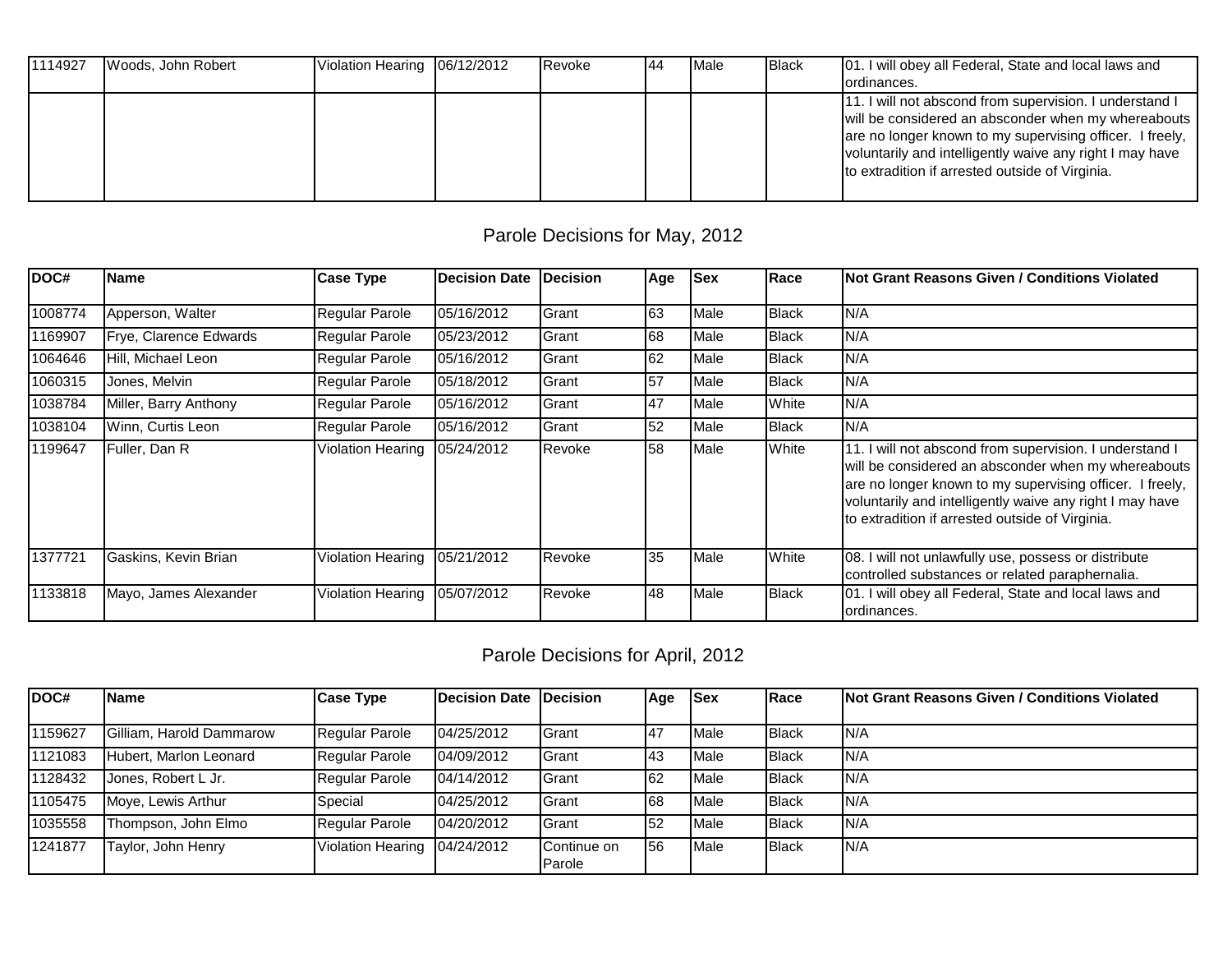| 1084639 | Cook. Adrian            | Violation Hearing 04/10/2012 | <b>Revoke</b>   | 42 | <b>Male</b> | <b>Black</b> | <b>106.</b> I will follow the Probation and Parole Officer's<br>instructions and will be truthful, cooperative, and report<br>las instructed.                                                                                                                                             |
|---------|-------------------------|------------------------------|-----------------|----|-------------|--------------|-------------------------------------------------------------------------------------------------------------------------------------------------------------------------------------------------------------------------------------------------------------------------------------------|
| 1408736 | Houston, Marcus Deandre | Violation Hearing 04/03/2012 | <b>I</b> Revoke | 27 | Male        | Black        | 01. I will obey all Federal, State and local laws and<br>lordinances.                                                                                                                                                                                                                     |
| 1445699 | Schilo, James Paul      | Violation Hearing 04/28/2012 | <b>I</b> Revoke | 48 | Male        | <b>White</b> | 01. I will obey all Federal, State and local laws and<br>lordinances.                                                                                                                                                                                                                     |
|         |                         |                              |                 |    |             |              | 11. I will not abscond from supervision. I understand I<br>will be considered an absconder when my whereabouts<br>are no longer known to my supervising officer. I freely,<br>voluntarily and intelligently waive any right I may have<br>to extradition if arrested outside of Virginia. |
| 1192916 | Smith, Claude Marvin    | Violation Hearing 04/16/2012 | <b>Revoke</b>   | 30 | <b>Male</b> | <b>Black</b> | 01. I will obey all Federal, State and local laws and<br>ordinances.                                                                                                                                                                                                                      |

| DOC#    | <b>I</b> Name                | <b>Case Type</b>      | <b>Decision Date</b> | <b>IDecision</b>      | Age | <b>Sex</b>  | <b>IRace</b> | <b>INot Grant Reasons Given / Conditions Violated</b>                                                                                     |
|---------|------------------------------|-----------------------|----------------------|-----------------------|-----|-------------|--------------|-------------------------------------------------------------------------------------------------------------------------------------------|
| 1129046 | Fantozzi, Lawrence Lee       | Regular Parole        | 03/27/2012           | Grant                 | 59  | Male        | <b>White</b> | N/A                                                                                                                                       |
| 1125859 | Edwards, Clarence Jr.        | <b>Regular Parole</b> | 03/27/2012           | Grant                 | 56  | Male        | Black        | N/A                                                                                                                                       |
| 1087355 | Booker, Linwood Larry        | Regular Parole        | 03/22/2012           | Grant                 | 62  | Male        | Black        | N/A                                                                                                                                       |
| 1133071 | Abdul 'Haqq, Mujahid Ha'neef | Regular Parole        | 03/23/2012           | Grant                 | 52  | Male        | Black        | N/A                                                                                                                                       |
| 1318479 | Withrow, Ashley Gale         | Violation Hearing     | 03/01/2012           | Continue on<br>Parole | 33  | Female      | White        | N/A                                                                                                                                       |
| 1289543 | Bumbrey, Michelle Diane      | Violation Hearing     | 03/22/2012           | Revoke                | 37  | Female      | Black        | 03. I will maintain regular employment and I will notify<br>the Probation and Parole Officer promptly of any<br>changes in my employment. |
|         |                              |                       |                      |                       |     |             |              | 06. I will follow the Probation and Parole Officer's<br>instructions and will be truthful, cooperative, and report<br>as instructed.      |
|         |                              |                       |                      |                       |     |             |              | 07. I will not use alcoholic beverages to the extent that it<br>disrupts or interferes with my employment or orderly<br>Iconduct.         |
| 1416116 | Davis, Rahim Abdul           | Violation Hearing     | 03/30/2012           | Revoke                | 37  | <b>Male</b> | <b>Black</b> | 06. I will follow the Probation and Parole Officer's<br>instructions and will be truthful, cooperative, and report<br>as instructed.      |
|         |                              |                       |                      |                       |     |             |              | 08. I will not unlawfully use, possess or distribute<br>controlled substances or related paraphernalia.                                   |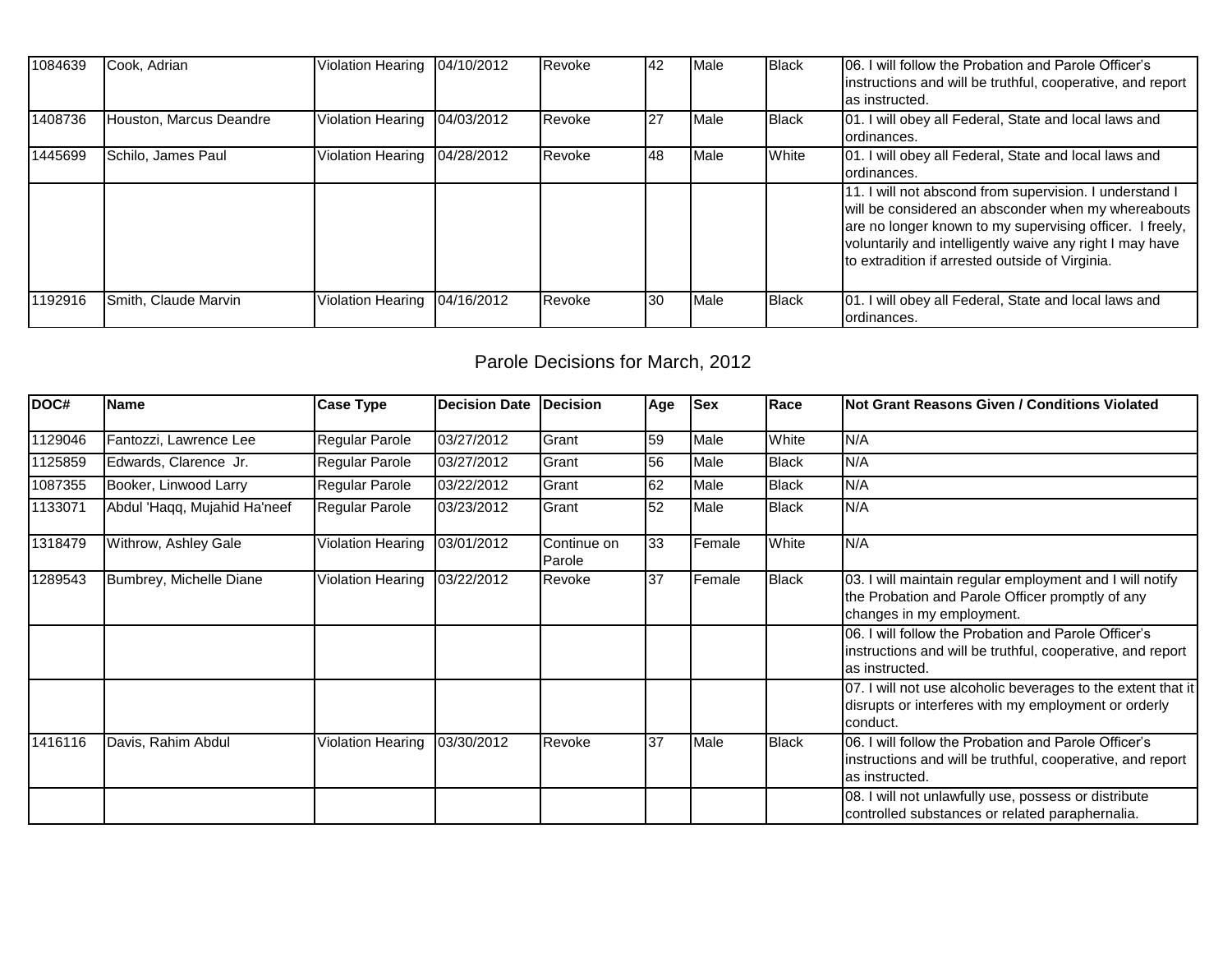| 1442851 | Futrell, Tushun Laban     | Violation Hearing 03/18/2012 |            | Revoke | 39              | Male | Black        | 04. I will report in person or by telephone to the<br>Probation and Parole office listed below within three<br>working days of my release from incarceration, and as<br>otherwise instructed thereafter.                                                                                  |
|---------|---------------------------|------------------------------|------------|--------|-----------------|------|--------------|-------------------------------------------------------------------------------------------------------------------------------------------------------------------------------------------------------------------------------------------------------------------------------------------|
|         |                           |                              |            |        |                 |      |              | 11. I will not abscond from supervision. I understand I<br>will be considered an absconder when my whereabouts<br>are no longer known to my supervising officer. I freely,<br>voluntarily and intelligently waive any right I may have<br>to extradition if arrested outside of Virginia. |
|         |                           |                              |            |        |                 |      |              | Special Condition (Specify) DEFENDANT PLACED ON<br>2 YEARS POST RELEASE SUPERVISION ON<br>CONDITION DEFENDANT HAVE GPS. COMPLY W/ST<br>POLICE REGISTRATION REQUIREMENTS.                                                                                                                  |
| 1434687 | Guthrie, Kyle Alexander   | Violation Hearing            | 03/19/2012 | Revoke | 27              | Male | White        | 01. I will obey all Federal, State and local laws and<br>ordinances.                                                                                                                                                                                                                      |
|         |                           |                              |            |        |                 |      |              | 02. I will report any arrest, including traffic tickets, within<br>3 days to the Probation and Parole Officer.                                                                                                                                                                            |
|         |                           |                              |            |        |                 |      |              | 06. I will follow the Probation and Parole Officer's<br>instructions and will be truthful, cooperative, and report<br>as instructed.                                                                                                                                                      |
|         |                           |                              |            |        |                 |      |              | 10. I will not change my residence without the<br>permission of the Probation and Parole Officer. I will<br>not leave the State of Virginia or travel outside of a<br>designated area without permission of the Probation<br>and Parole Officer.                                          |
| 1163994 | Parker, John Edward       | Violation Hearing            | 03/15/2012 | Revoke | 48              | Male | <b>Black</b> | 02. I will report any arrest, including traffic tickets, within<br>3 days to the Probation and Parole Officer.                                                                                                                                                                            |
|         |                           |                              |            |        |                 |      |              | 09. I will not use, own, possess, transport or carry a<br>firearm.                                                                                                                                                                                                                        |
| 1133114 | Spencer, Carlton          | Violation Hearing            | 03/27/2012 | Revoke | 61              | Male | <b>Black</b> | 04. I will report in person or by telephone to the<br>Probation and Parole office listed below within three<br>working days of my release from incarceration, and as<br>otherwise instructed thereafter.                                                                                  |
|         |                           |                              |            |        |                 |      |              | 11. I will not abscond from supervision. I understand I<br>will be considered an absconder when my whereabouts<br>are no longer known to my supervising officer. I freely,<br>voluntarily and intelligently waive any right I may have<br>to extradition if arrested outside of Virginia. |
| 1431031 | Washington, Hedge Everett | <b>Violation Hearing</b>     | 03/21/2012 | Revoke | $\overline{27}$ | Male | <b>Black</b> | 01. I will obey all Federal, State and local laws and<br>ordinances.                                                                                                                                                                                                                      |